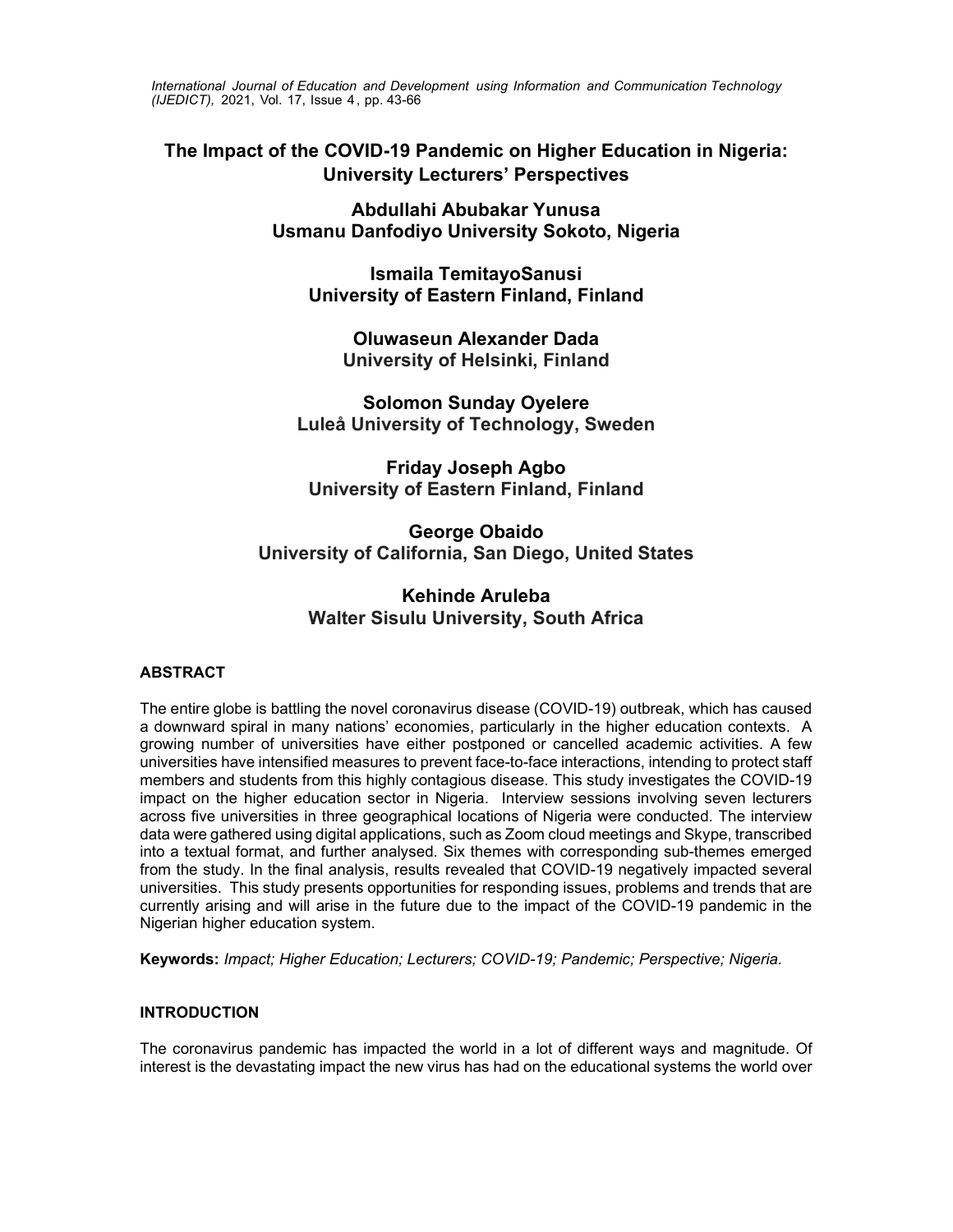(Ebner et al., 2020). Part of the grim consequences includes the spontaneous shutting of schools and sudden switch to remote learning in some jurisdictions as an alternative strategy to sustain the educational process. Also, critical players in the educational milieu such as educators, lecturers, and researchers are faced with the challenges of coping within the debilitating impact of the coronavirus disease. As part of the countermeasures adopted by governments and institutions worldwide based on the health advisory by the WHO (2020 situation reports) included regular handwashing, face masks, physical, and social distancing measures.

According to Viner et al., (2020), as of the 18th of March 2020, 107 countries had closed their schools in response to the spiralling coronavirus (COVID-19) virus. Nonetheless, some countries activated the UN's charter on alternative teaching models during the crisis period. In addition, the United Nations Educational, Scientific, and Cultural Organization (UNESCO) reported that over 800 million children and youth were affected by these countermeasures of school closures. Similarly, UNESCO (2020) noted that over 87% of the world's student population are affected by COVID-19 school closures. Recognizing the existential threat posed by the virus on the world's vulnerable children and youth's access to education, the educational spectrum is being reimagined and reengineered using different measures and strategies to attenuate the COVID-19 impact. Among others, UNESCO floated a global coalition to promote and sustain best practices in the distance, flexible, and remote learning practices fostering children and youth's access to education who are most at risk of exclusion (UNESCO, 2020) to ensure learning never stops (#Learningneverstops).

Moreover, despite the alternative learning measures adopted by some of these countries, (Ebner et al., 2020; Huang, R.et al., 2020; Huang, R. H. et al., 2020) many students are excluded from the educational process. According to UNESCO (2020) as cited in Huang et al., 2020, as of April 2020, over 1.5 billion learners have been excluded from the normal learning process across the globe due to the school closure measures. In addition, some of these countries were only able to seamlessly change gears and transmitted to the alternative medium because they have invested and provided the necessary digital platforms and personnel skills upon which rests the remote teaching mechanisms.

In contrast, developing countries, particularly in sub-Saharan Africa, constrained by low financial muscle, poor Internet infrastructure, competing budgetary needs, and personnel skill gaps (Chitengu, n.d.) are struggling to cope with the disruptions caused by the pandemic. Despite the handful of efforts made by some state governments in Nigeria to adopt the alternative teaching model or e-Learning programs (such as television and radio school broadcasts), more than 75% of the federation states had their schools under lockdown. However, there is an apparent lack of evidence-based data on the success of the e-Learning solutions and the extent of the organizational, institutional, and digital skill readiness in delivering optimal teaching and learning outcomes using the flexible learning or remote learning medium during health emergencies. Understanding these phenomena is essential because it helps guide curriculum and instruction design that optimizes citizens' learning opportunities and provides insights into how resourceconstrained communities could deal with educational challenges during health emergencies and academic disruptions.

Beyond the disparate forms in which the Coronavirus has impacted on the wider spectrum of entities in business, economy, politics and education, the pandemic offers a window of opportunities for new experiences, reimagining the educational process, and extending the frontiers of knowledge through empirical research and experimentation of different learning pedagogies and use of technology. In that sense, the objectives of this study are to: (i) present an overview of educators and scholars' experiences from the global and local perspectives in terms of the impact of COVID-19 on education, measures taken if any, to address the challenge in fostering education, and practical lessons learned from the experiences; (ii) provide the background for relevant theories to support education during emergencies such as COVID-19, and (iii) present the contextual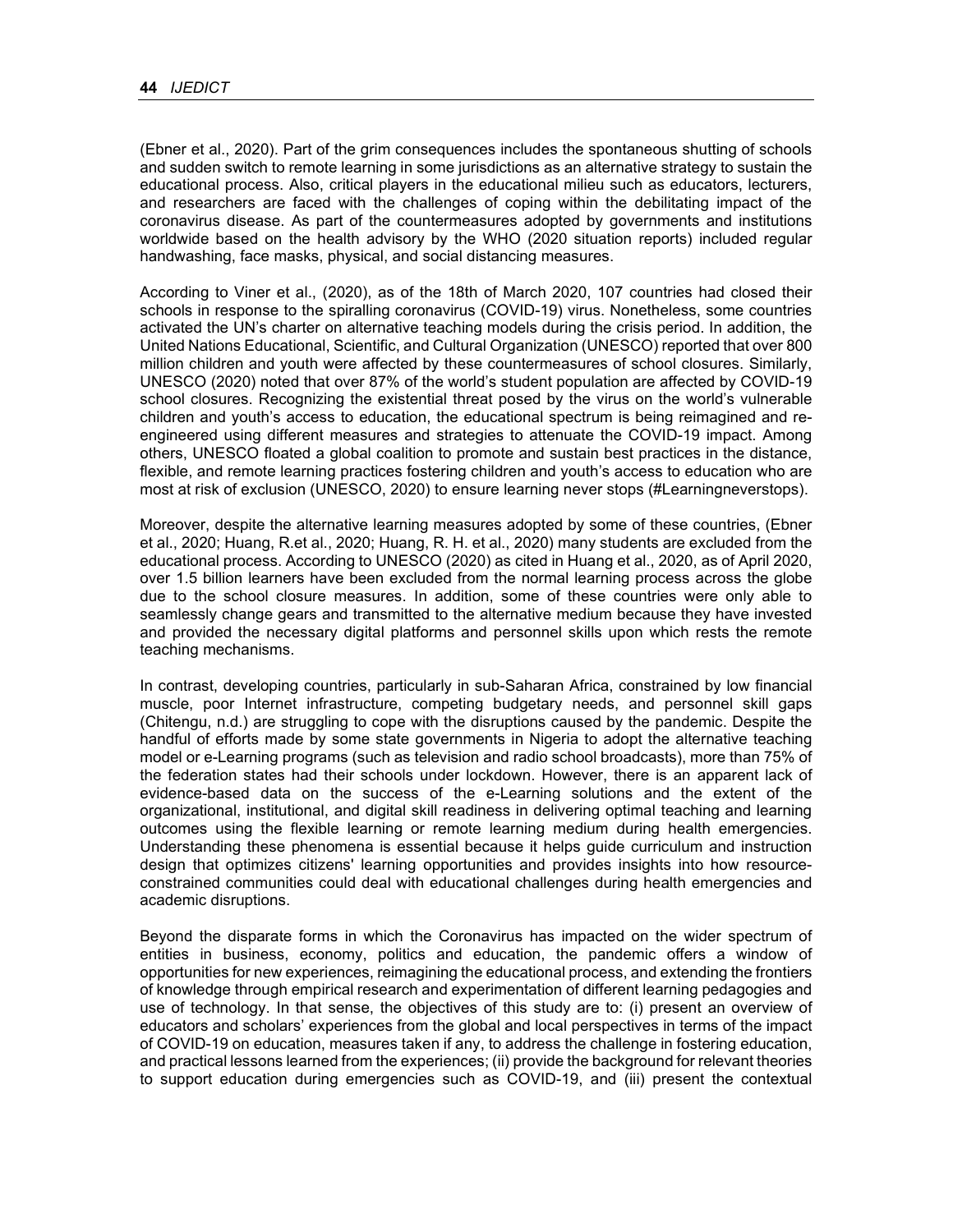analysis of experts in higher education institutions (HEIs) in Nigeria regarding how COVID-19 has impacted HEI, what steps and practices are being taken to maintain continuity of learning, and what is the future outlook of education in pandemic situation based on their professional expertise. In addition, the study also aims to unravel the competences, availability, and infrastructural adequacy for remote learning within the context of Nigeria; and to identify sustainable practices that will inform curriculum planning, design, and implementation for an effective response to similar crisis and during the period post pandemic. Specifically, the present study seeks to answer the following research questions:

- (i) In what ways has the coronavirus disease impacted on the academic activities in the Nigeria universities?
- (ii) What are the measures taken by the university managements and lecturers to sustain academic activities amidst the coronavirus disease?
- (iii) What are the practices and pedagogies that were informed by the impact of the COVID-19 that might guide curriculum design and implementation?

The rest of this paper is structured as follows: literature review, theoretical underpinning of the study, and the methodology adopted to get the participants' perspectives, emergent themes from the interviews as well as the findings. The paper concludes by summarising the contributions to date and highlights potential directions for future research.

# **LITERATURE REVIEW**

The COVID-19 pandemic has challenged the norms and the conventions of doing things at different contexts, the novelty of the disease and the limited availability of approved therapeutics in some countries to deal with the pandemic has made the non-clinical measures of social distancing, and hygiene measures the most viable options in tackling the pandemic. These measures virtually affect every aspect of human life, including education. Schools, universities, libraries, and other educational institutions were closed in compliance with the disease control protocols to reduce the disease's spread through social contact (Jandrić, 2020). According to Setiawan (2020), many difficulties were recorded that impacted teachers and learners. UNESCOa (2020) reported that over 70% of the world's student populations were affected due to the closure of educational institutions with a varying form of school closure. Meanwhile, some countries had a localized closure, while others had country-wide closure (ECW, 2020). This section reviewed relevant articles to get a sense of the education sector experiences across diverse contexts.

# *Teaching and learning during COVID-19: A global and local perspectives*

From the global perspective, concern on how learning and teaching can be organized during the COVID-19 pandemic was raised (EAEA, 2020). Responding to this concern, a recent study by Reimers and Schleicher (2020), published by the Organisation for Economic Co-operation and Development (OECD) investigated the educational responses to COVID-19, approaches adopted by countries to provide teaching and learning to students, and instructional training and development for teachers and parents during the stay-at-home period. Therefore, countries are making paradigmatic shifts, for instance; China, Japan, Malaysia, United States of America, United Kingdom, South Africa, and South Korea and other countries who are also impacted by the COVID-19 virus switched over to remote teaching and learning medium (Ebner et al., 2020; Huang, R.et al., 2020; Huang, R. H. et al., 2020; UNICEF DATA, n.d.). Shortly after the outbreak of COVID-19 in China, the Chinese government ordered a nation-wide closure of schools and immediately implemented an emergency home-schooling plan through the Ministry of Education (Wang et al., 2020). This plan involved delivering organized courses online and through TV broadcast. In another study, Zhang et al. (2020) reported how China launched an educational emergency management policy, entitled "Suspending Classes Without Stopping Learning" (Zhang et al., 2020). The policy,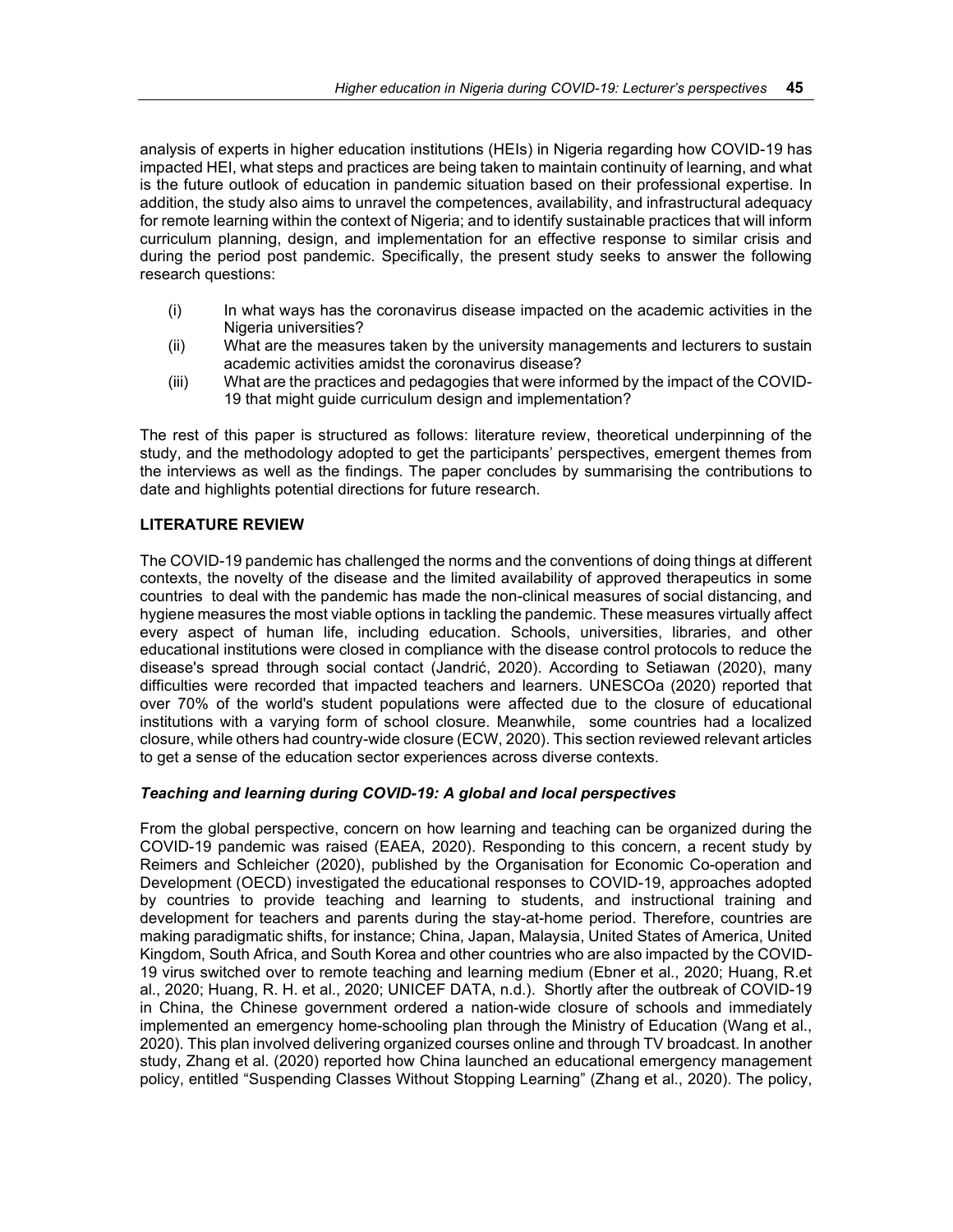which was set up to curb the spread of the pandemic by limiting in-person teaching at schools and moving over to the online learning model, (Zhang et al., 2020), also aims to integrate China's national and local school teaching resources, provide rich, diverse, high-quality online resources for all students across the country. The policy supported teachers' online teaching and children's online learning (Ministry of Education of the People's Republic of China in 2020, as cited in Zhang et al., 2020). Nevertheless, there is a raging debate on how effectively this policy could be implemented, and the viability of online learning compared to traditional in-person learning is still being contested.

Furthermore, at the University of California USA, several models were adopted by a group of medical professionals to provide knowledge for surgical residents and mitigate the loss of in-Person academics and minimize mass casualty among surgical residents (Chick et al., 2020). According to Chick et al., their innovative model adopted for teaching and learning during the pandemic includes flipped virtual classroom, online practice questions, academic conferences via teleconference, telehealth clinics with resident involvement, and facilitated surgical use videos. A study revealed that most European countries are supporting education during the pandemic by providing digital content and educational materials to support online distance learning (Reimers & Schleicher, 2020). For example, in the Czech Republic, the Ministry of Education has launched a website<sup>1</sup> equipped with online education tools. A similar approach is adopted in Estonia, where the Ministry of Education and Research (MoER) partners with Foundations to provide support and guidelines on distance learning to keep academic instruction ongoing. The same approach goes for Finland students, where the Finnish National Agency for Education is guiding schools to organize different kinds of flexible learning by leveraging already established online educational platforms. In France, a free pedagogical platform tagged: "My class at home" is used to provide virtual classes, making it possible to maintain the human link between students (Reimers & Schleicher, 2020).

Elsewhere in Georgia, Basilaia & Kvavadze (2020) revealed that the government-supported online distance learning by adopting online portal, TV School, and Microsoft teams for public schools and the alternatives such as Zoom, Slack, and Google Meet in some cases, were used. Their report also shows that virtual classrooms have been created for all school classes and subjects in the Microsoft TEAMS program. As reported in a study the Georgian government agency, Education Management Information System (EMIS), carried out several activities to support ongoing education during the COVID-19 pandemic where over 600,000 students and 55,000 teachers in public schools are actively profiled on Microsoft Office 365 for online learning (Reimers & Schleicher, 2020).

From the African perspective, statistics from UNESCO on the impact of COVID-19 on education, as of the time this study was conducted, shows that all countries in Africa except Burkina Faso had a country-wide closure of educational institutions (UNESCOb, 2020). This indicates that the impact is perceived to be more in those regions that had country-wide closure if alternative means of teaching and learning were not provided. For instance, in the case of South Africa, the study by Ojo & Onwuegbuzie (2020) revealed that some universities' decision to open their schools for online learning in April 2020 created mixed reactions among their students. Most of the students complained about several inconveniences they encountered by studying from home. The study revealed issues such as noise and disturbances from the home environment, limited Internet connection, and lack of consistent electricity, which affects their academic performance. In addition, the government of South Africa had directed that each university should make a mitigation plan, that is, online study delivery as an alternative method for teaching and learning to curb the spread of the disease (Chothia, 2020). While it seems that the devastation caused by COVID-19 on

<sup>1</sup> https://nadalku.msmt.cz/cs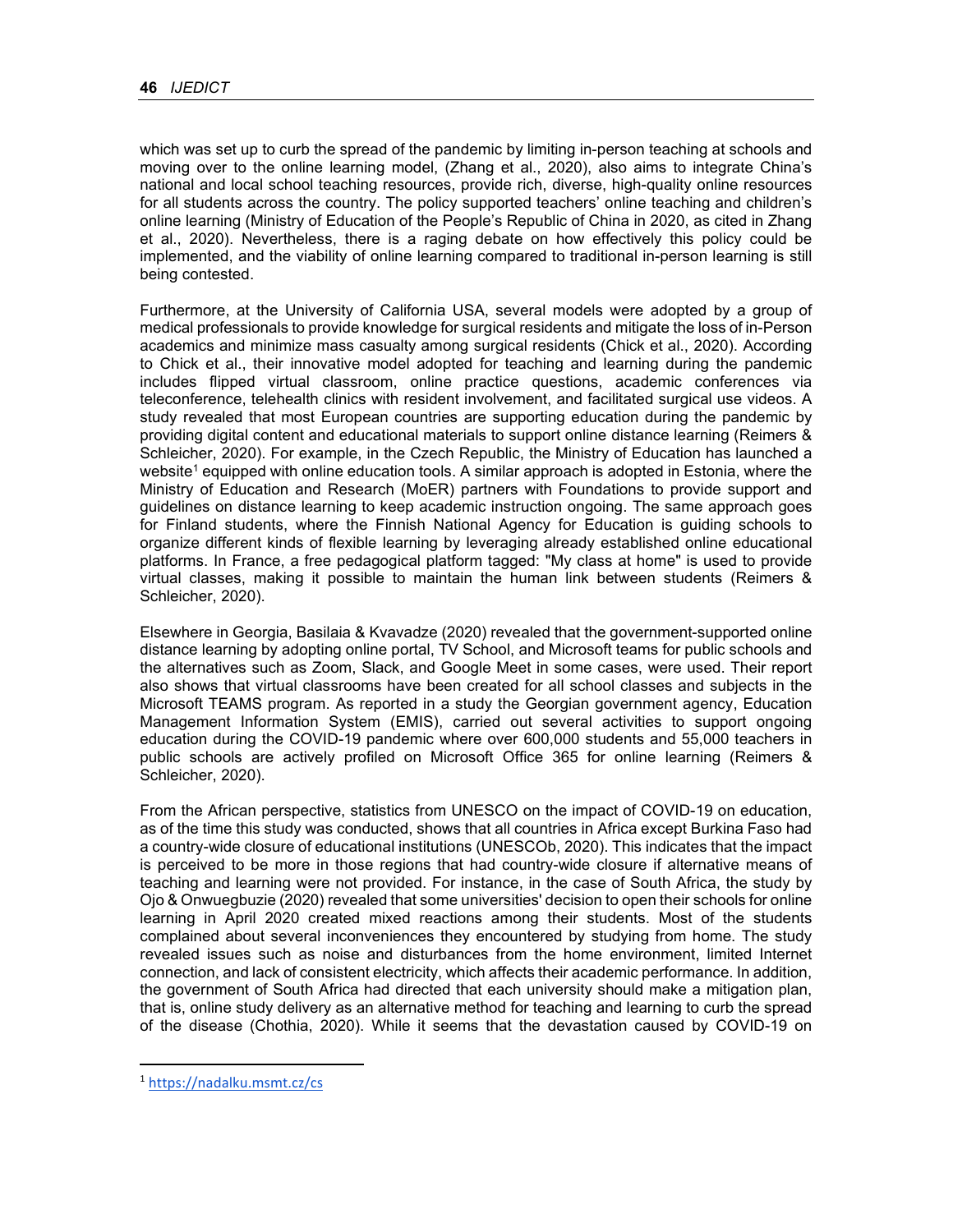education has pushed most nations to seek an alternative for teaching and learning, South African scholars have expressed concern over the level of training and experience of educators in the pedagogy for effective delivery of online learning (Hedding et al., 2020). As part of the effort to create more opportunities to learn during the lockdown in South Africa, a study by Mhlanga & Moloi (2020) reported the launching of "STEM Lockdown Digital School." According to Mhlanga & Moloi (2020), this an initiative where more than 34 public and private school teachers were organized to teach through a live stream on "Africa Teen Geek's" social media pages such as Facebook, Twitter, and Ms Zora. A similar experience was reported in the northern part of Africa. For example, a report from Egypt shows that most private universities in the country switched to online teaching through Moodle, Microsoft class Notes, Microsoft Teams, email, and Zoom (Crawford et al., 2020). In Nigeria, over 39 million learners including pre-primary and tertiary students were asked to stay at home during the pandemic situation (UNESCOb, 2020). Consequently, students face barriers from accessing learning materials, receiving mentorship, counselling from teachers, and other supports that are easily made available in a face-to-face learning environment. Besides, teachers are not left out of the impact of school closure due to COVID-19 pandemic. Reports from some parts of the world suggest that teachers will experience temporary or permanent layoff during and post-COVID-19 (Hernandez, 2020).

Considering the problems highlighted above, it is important to examine how the situation is being handled, what are the measures taken, and what has been done in different contexts. Hence, this section reviewed related studies conducted in different context (global and local) regarding the approach governments, educators, and educational institutions have taken to ensure continuity of teaching and learning during the COVID-19 pandemic. In the next section, we present an overview of the learning theories and methods relevant to teaching and learning in situations such as a pandemic.

# **THEORETICAL FOUNDATIONS OF THE STUDY**

Learning theories explain how people learn - and they evolve from various fields of life such as psychology, sociology, neuroscience, and education (Picciano, 2017). Over the years, several learning theories have surfaced. In this section, we discuss the relevance of two learning theories as the theoretical foundation for this study, leveraging the literature by Strauch, Jamal, & Omar, (2014).

*Social Constructivism* explains teaching and learning as social phenomena between teachers and learners (Taguma, Feron, & Lim, 2018). It is a clear departure from the idea that teachers are custodians of knowledge, instead the theory considers teachers as facilitators in the learning process (Isbell, 2011; Zawacki-Richter et. al., 2019). Advocates of this theory believe that learning is about finding solutions to problems and that the social construction of solutions is the essence of the learning process (Picciano, 2017). In other words, problem-solving through collaboration is the primary objective of social constructivism. Many social media solutions developed for collaborations are leveraged in this COVID-19 pandemic and social distancing era. In the view of social constructivist, teachers could develop social relationship with their students to support their remote learning during the school closure.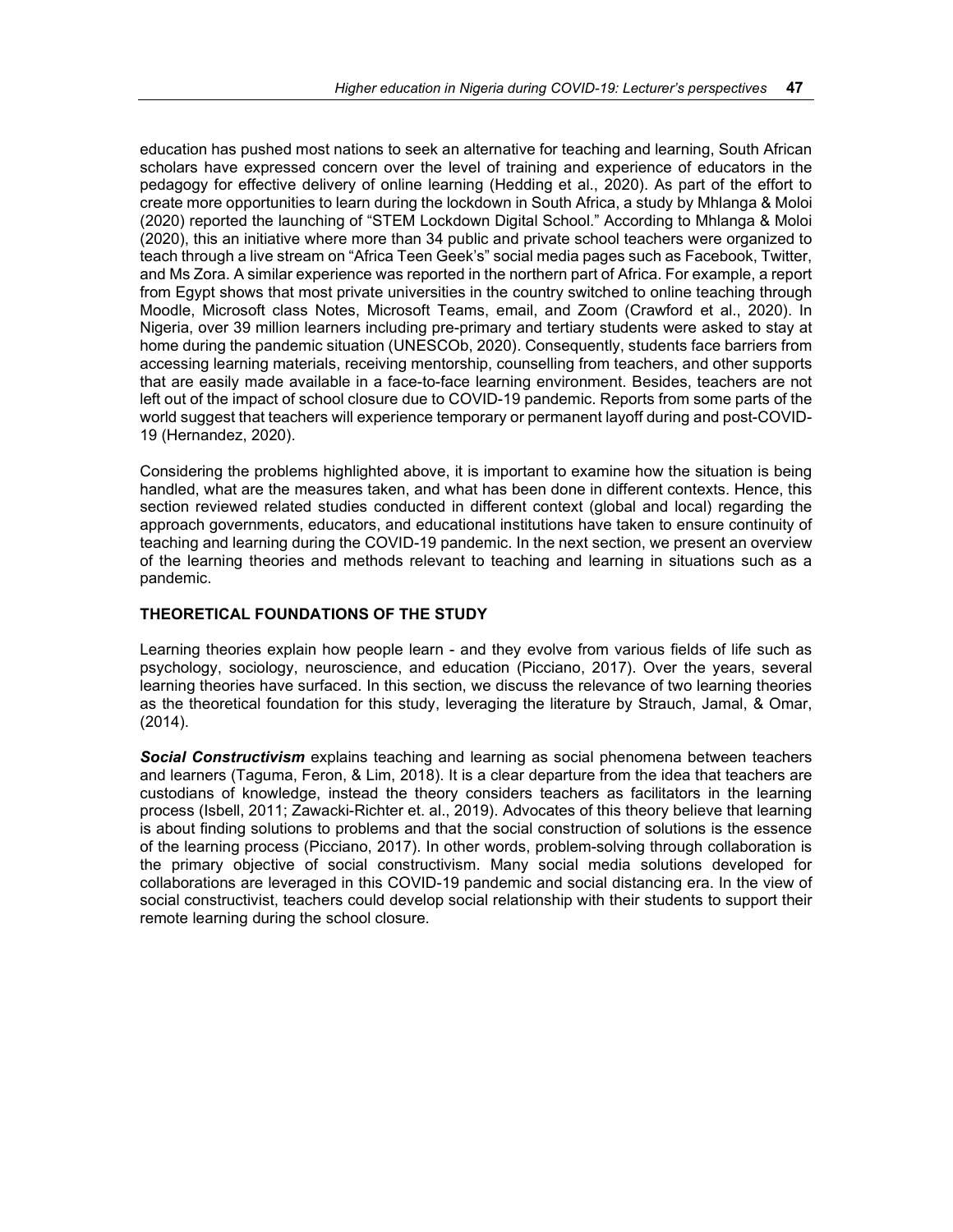*Connectivism* is often referred to as the learning theory for the digital era, as it describes how people learn in today's "technology-driven" society (Shrivastava, 2018). The theory is based on the premise that the older learning theories – behaviourism, cognitivism, and constructivism– are inadequate to explain how learning happens in the present technology-driven era (Siemens, 2005). While the older theories are anchored on the idea that learning occurs inside a person, the connectivist metaphor presents the notion that technology has now made it possible for learning to happen outside of a person's brain and may be stored in a variety of digital formats (Kop & Hill, 2008; Shrivastava, 2018) – such as databases. According to Siemen (2005), knowledge does not only reside in the mind of a person but it in a distributed manner across a network. An information network contains several nodes - a node is a learning community that serves as a cluster of similar interests that allow for interaction, sharing, debating, and thinking together (Elmohamady & Azmy, 2016, Kop & Hill, 2008; Siemens, 2005).



*Figure 1:* Connectivism learning theory for the digital learning era (Kropf 2013, pp. 15)

This study regards the connectivist viewpoint as the most relevant learning paradigm in this current situation where students are confined to learning at home due to COVID-19 pandemic. Firstly, connectivism theory captures the importance of the online collaborative learning and sharing in this age. Secondly, connectivism is the only theory that recognises the presence of the Internet and best explains how people learn in the era of ever-increasing and rapidly changing information due to technology advancement and the ubiquitous access to the Internet. Thirdly, according to Kropf (2013) connectivism fosters the "design of learning materials, resources, or situations to help learners achieve their learning outcomes and maximize their learning potential" (pp. 15). The research by Shrivastava (2018) demonstrated how connectivism fosters lifelong learning in students by conducting an exercise between student groups in two different institutions based in two different countries. Similarly, research found that the use of a web-based instructional model based on connectivism raised the level of students' problem-solving skills in ICT for daily life (Sitti, Sopeerak, & Sompong, 2013). Consequently, this study was grounded on the premise of social constructivism (Vygotsky & Cole, 2018) and the connectivism learning theory (Siemens, 2005), given that the study sought to understand how the social distancing measures, school closures and emergency remote learning, adopted to navigate the challenges posed by the COVID-19 pandemic impacted the connection with students and contemporaries. Further, the study attempts to understand the impact on continuous engagements in the education process using available digital technologies based on the experiences of lecturers. Social constructivism is central to the study because it encapsulates learning in communities, and individual construction of knowledge based on the mediation of digital collaborative technologies. Although associating a single learning theory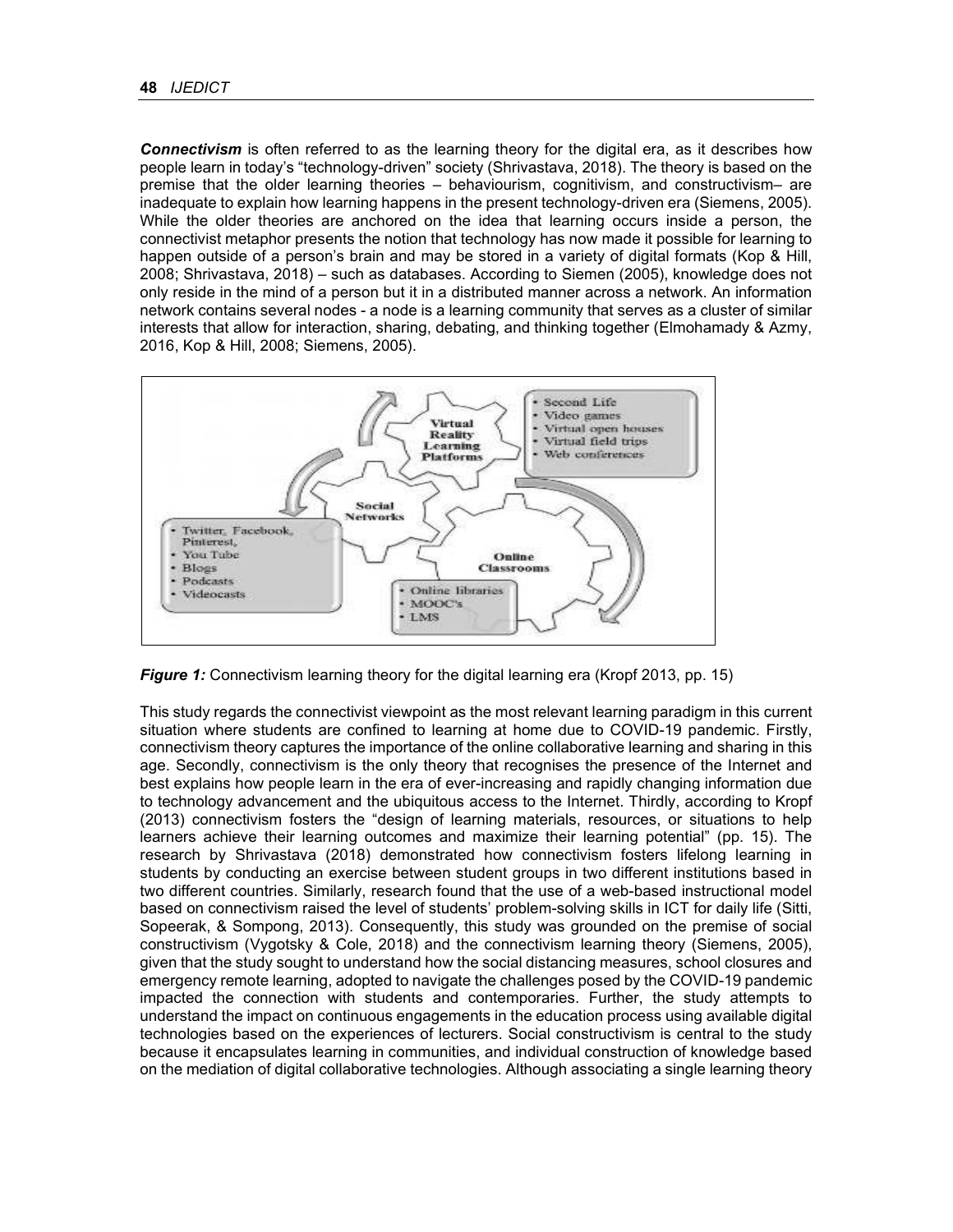within an individual learning application is vital (Chen et al., 2007 as cited in Choudhury & Pattnaik, 2019), underpinning a study with more than one learning theory based on the complexity of the phenomenon may be a plausible way to better the understanding of the issues in focus. Therefore, social constructivism and connectivism was chosen to provide insightful understanding of the impact of COVID-19 on HE based on lecturers experiences in Nigeria.

# **TECHNOLOGY MEDIATED TEACHING AND LEARNING METHODS**

# *Flexible learning*

Flexible learning may be defined as an educational approach that uses various student-centred teaching and learning techniques, resources and flexible administrative practices that respond to the needs of diverse categories of the student population (Bridgland & Blanchard, 2013; Winnie, 1994). During the COVID-19 pandemic, various governments around the globe made efforts to facilitate flexible learning to minimize the effects of the academic disruption. In China, the "Disrupted classes, Undisrupted Learning" initiative was established. This was aimed at providing flexible online learning to over 270 million students from their homes across the country (Huang et. al., 2020). Similarly, the Australian government launched an initiative titled: *The Flexible Learning Toolboxes Project*. The aim was to encourage implementation of flexible learning modes by making available a set of learning resources intended for web-based delivery in a manner which facilitates customisation and reuse of existing infrastructure in the country's vocational education and training system (Oliver, 2001).

# *Remote teaching*

Remote teaching is the kind of teaching that happens outside the typical classroom settings and is often facilitated using digital platforms - such as learning management systems, online classroom, online conferencing tools. Teachers and learners are usually separated by physical distance and sometimes by time (Owens, Hardcastle, & Richardson, 2009). A recent study by Trust & Whalen, (2020) investigated the ease for educators to shift from their traditional in-person to remote teaching during the COVID-19 pandemic. Trust & Whalen's study shows that teachers who used technology frequently in their practice had a much easier transition to remote teaching, but most educators seemed to be learning about online and remote teaching for the first time while teaching remotely as a result of the school closure (Trust & Whalen, 2020). In another study, Geiger & Dawson (2020) shares how a K-12 public school in Florida, United States of America transitioned to remote teaching during the COVID-19 pandemic. One key point is that their ability to plan and execute the transition successfully was predicated on years of leadership and professional learning focused on remote teaching, blended learning, and related concepts. Similarly, an earlier study conducted in Australia to explore the experiences of students studying via remote teaching highlighted the following issues with remote teaching: a sense of isolation, the attitudes and knowledge of the teaching staff; and students' knowledge and use of learning technologies (Owens, Hardcastle, & Richardson, 2009).

# *Technology-enhanced learning*

The term Technology-enhanced learning (TEL) is used to generally describe the application of technology to teaching and learning. It is any technology that enhances the learning experience. The term can be used to describe both analogue and digital technologies (Cullen, 2020). In China, a nation-wide TEL platform was developed as part of the "School's Out, But Class's On" campaign – designed to ensure continuity in education during COVID-19. In less than two months of operation, nearly 270 million schools have conducted online studies via the platform (Zhou et. al., 2020). The initiative is now considered to be not just a crisis response plan to the pandemic but as an exploration of a new type of education using modern technologies (Zhou et. al., 2020). Wyres &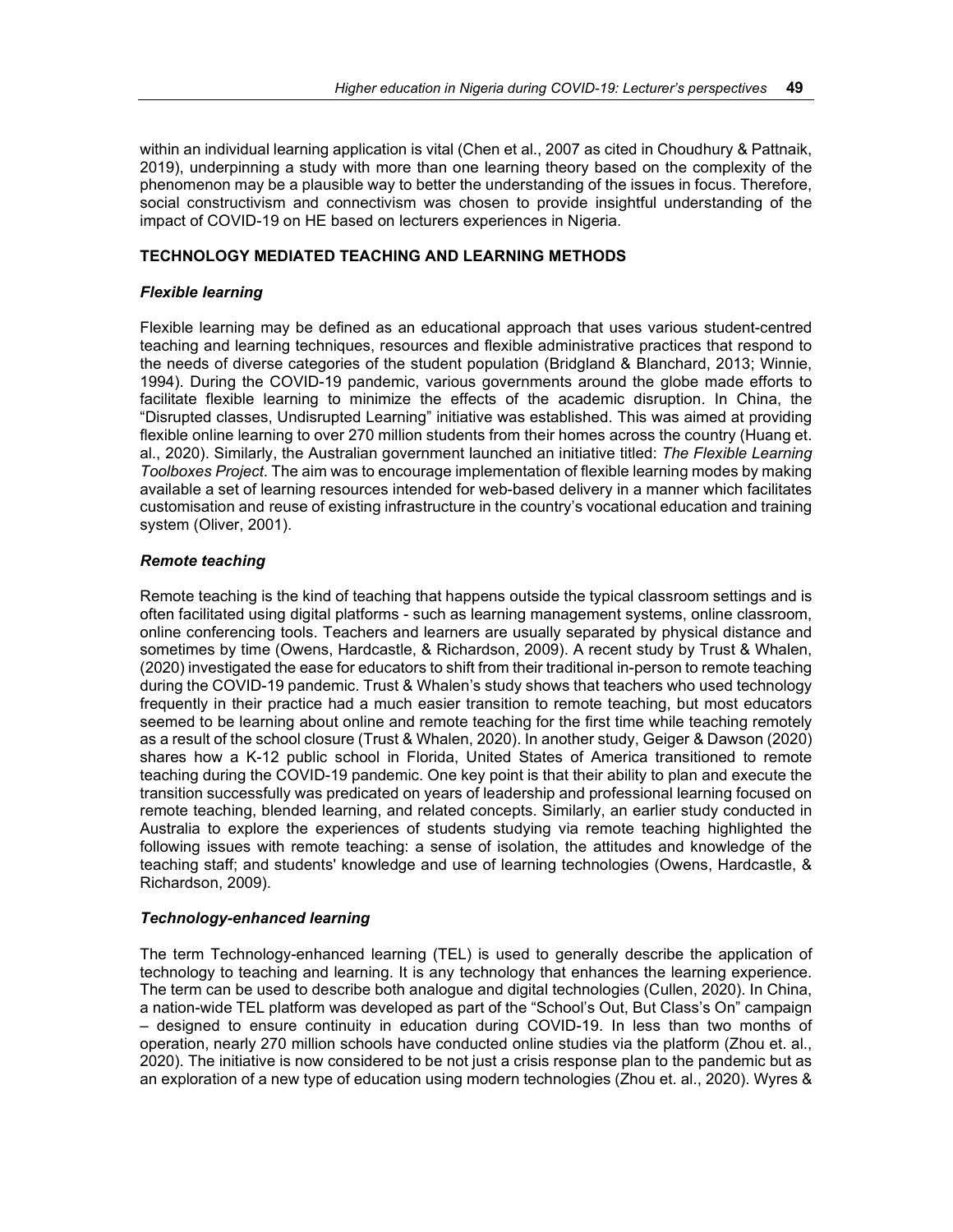Taylor, (2020) gave their account of a TEL built to ensure the continuity of healthcare education in the United Kingdom during the COVID-19 pandemic. As certain critical facilitates were no longer accessible to learners, TEL platforms provided simulation features such as mock wards, patient houses, and intensive care surroundings as well as 360° field-of-view cameras.

As many institutions across the world are switching to technology-enhanced learning, such transition in developing countries has been reported to be problematic (Gulati, 2008). In Nigeria, for example, the challenges that may disrupt the transition to TEL includes lack of preparedness of the institutions, lack of infrastructure, an epileptic power supply, high cost of Internet data services, paucity of funds and policies and issues in the education sector among others (Adeoye et. al., 2020).

# **RESEARCH METHODOLOGY**

This study adopted a qualitative design method grounded in the descriptive phenomenological approach as recommended by (Neubauer et al., 2019; Tashakkori & Creswell, 2007; Creswell, 2016). The phenomenological approach was chosen based on the research objectives and the tendency of the research technique to foster the understanding of the impact of the COVID-19 phenomenon on higher education in Nigeria from the lived experiences of individuals, and to project the universal essence of the phenomenon under investigation. Also, for the ethical factor of noninterference by the interest of the researchers given that the COVID-19 pandemic and how it has impacted on university education in a developing context (Nigeria in particular), is the subject of interest. Furthermore, the methodological structure as utilized by Tavakol et al., (2012) and Kumar and Al-samarraie (2018) was also leveraged to analyse the data based on the varied perspectives of the respondents, identifying the units of meaning within the texts and drawing them into themes to form textual descriptions on the impact of the COVID-19 pandemic. In addition, synthesizing the data with the ways in which they were affected to form a common perception of the phenomenon from using the shared imagination of the authors.

# **Data Collection**

In seeking answers to the research questions within the study, semi-structured interviews were conducted using the digital applications such as Zoom cloud meetings and Skype meetings. Seven lecturers participated in the study, selected from five universities across three geopolitical contexts in Nigeria. According to Corsello, et. al., (2020) research outputs during a pandemic should bring forth accurate answers to an appropriate exploratory question that can be applied to the specific population, and this cannot be achieved by small number studies. However, smaller sample size is intuitively more appealing in qualitative research as its concern is more about gathering in-depth information (Tovar and Piedra, 2014). The sample in this study is limited due to the COVID-19 mitigation measures of school closure and as a result, the respondents could only be reached through network sampling (Babbie, 2013), moreover, the convenience sampling technique was deemed appropriate for its simplicity (Marshall, 1996). Also, because efforts were made to ensure that all the participants were from the university setting and satisfied a range of conditions such as number of years in service, rank, discipline or specialization, and geographical location, a judgemental approach was also involved.

All the lecturers were on ground before the coronavirus disease was declared a pandemic on March  $20<sup>th</sup>$ , 2020, by the World Health Organisation (Viner et al., 2020) and experienced the unfolding events regarding the pandemic at their different locations within Nigeria. The lecturers were informed that their participation in the study was voluntary and were also duly informed of their rights to withdraw their consent should they feel the need to do that at any point during the research. Consequently, the participants were informed of the importance of their participation and the commitment to anonymize their identity in the report as well as the recording and transformation of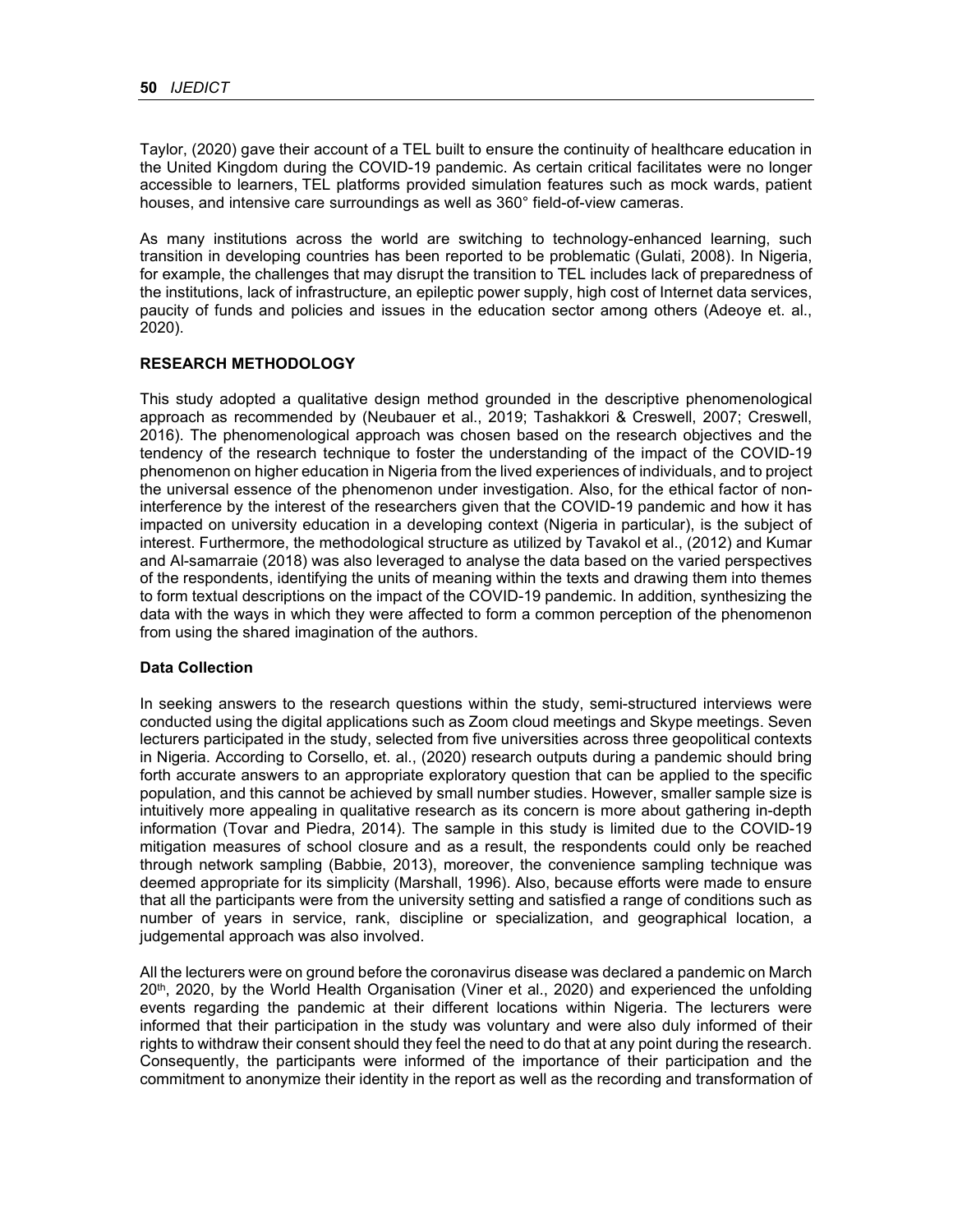the interview data into textual data. The interview was structured into sections, section one sought the socio-demographic information of the participants such as rank, years of experience teaching in their respective institutions and their areas of specialization /discipline, and the interview spanned between 20 minutes and 30 minutes. The sessions were recorded, transcribed, and reviewed based on the research objectives.

# **Data Analysis**

To analyse the data, the quantum of the lecturers' expressed perceptions and lived experiences on the impact of the COVID-19 pandemic on university education had to be broken and reduced into smaller categories. Therefore, we adopted the analytical pattern used by Tavakol et al., (2012), hence, deploying the qualitative analysis software 'NVivo' version 12.0 to analyse the data. Each interview record was transcribed into texts, read, and reread to infer units of meanings from them regarding the impacts of the COVID-19 on university education within the contexts of the respondents. The unit of meanings were then coded into themes from the corpus of meanings extracted from the transcripts, six broad themes were then identified from the lecturers' account of their experiences with the COVID-19 pandemic and the different ways in which their universities responded to the challenges thereof, as well as the infrastructural availability, personnel skills and the strategies enacted to contain /sustain teaching and learning amidst the COVID-19 pandemic.

# **RESULTS**

Table 1 presents the socio-demographic data of the respondents. The socio-demographic profiles of the respondents shows that 44.3% (n-3) of the respondents are within the age range of 36-40 years, 28.5% (n-2) fall within the age range of 31-35 years, while the respondents (totalling 28.6%) are within the age range of 25-30 years and above 40 years respectively. In terms of gender, 28.6% (n-2) of the respondents are female, while the other 71.4% (n-5) are male. Six of the respondents (85.5%) have teaching experiences between 2 -10 years, whereas only one of them has above ten years teaching experience, two of the respondents (28.6%) have remote teaching experiences. However, all the respondents admitted owning digital devices, as well as having access to the Internet albeit with poor quality and infrastructure. Furthermore, six of the respondents (85.8%) are affiliated to public universities with only one (14.2%) working in a private university setting.

The participants were then asked three questions related to the study objectives to elicit their perspectives on the impact of the pandemic, personnel skills for remote teaching and the strategies enacted to ensure teaching and learning within the pandemic. The unit of meanings were categorized into clusters of five themes and sub-themes as follows: *Impacts of the COVID-19*: Teaching and Learning, Students, Lecturers. *Personnel digital skills / Competences*: Remote teaching skills, pedagogical skills, digital skills. *Strategies*: Student engagement: Project supervision, remote teaching, *Social engagement*: Virtual departmental meetings, Faculty meetings and *Challenges:* Lack of skills/technology to drive the remote teaching and learning, poor internet infrastructure, and lack of remote pedagogy policy framework. The themes are discussed based on the narratives from the participants to demonstrate the ideas, illuminate their experiences, and to infer policy and future directions.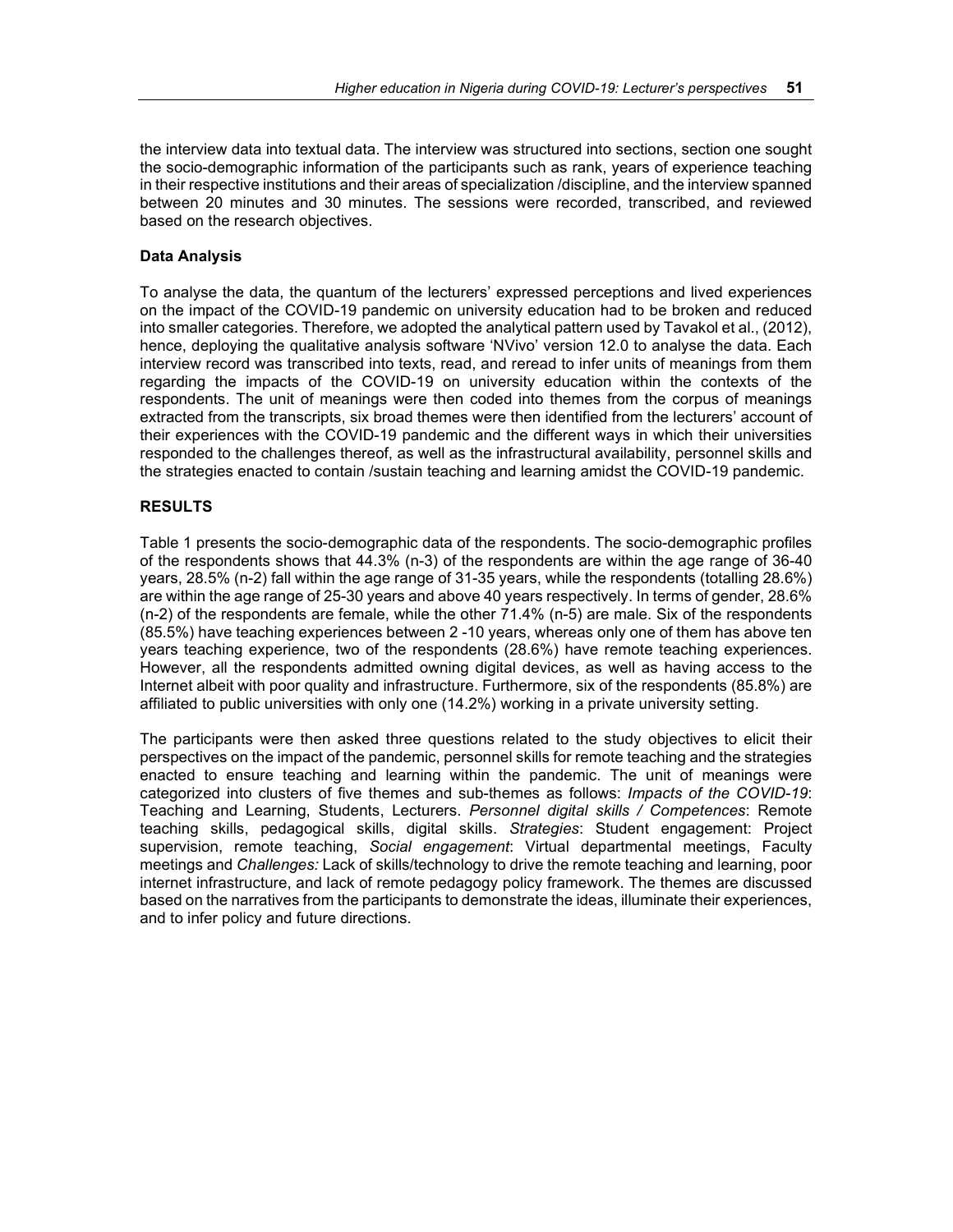| <b>Profile</b>                                    | <b>Variables</b>                                      | R <sub>1</sub>                              | $\overline{\mathsf{R}}$                     | R <sub>3</sub>                              | R <sub>4</sub>                         | R <sub>5</sub>                               | $R_6$                                          | R <sub>7</sub>                              | <b>No</b>                           | $\frac{9}{6}$                |
|---------------------------------------------------|-------------------------------------------------------|---------------------------------------------|---------------------------------------------|---------------------------------------------|----------------------------------------|----------------------------------------------|------------------------------------------------|---------------------------------------------|-------------------------------------|------------------------------|
|                                                   | 25-30                                                 | $\star$                                     | $\star$                                     | $\sqrt{}$                                   | $\star$                                | $\star$                                      | *                                              | $\star$                                     | 1                                   | 14.3                         |
| Age                                               | 31-35                                                 | $\star$                                     | $\sqrt{2}$                                  | $\star$                                     | $\star$                                | $\star$                                      | $\star$                                        | $\sqrt{}$                                   | $\overline{2}$                      | 28.5                         |
| Gender                                            | Male                                                  | $\sqrt{}$                                   | $\star$                                     | $\sqrt{ }$                                  | $\sqrt{}$                              | $\sqrt{}$                                    | $\star$                                        | $\sqrt{}$                                   | 5                                   | 71.4                         |
|                                                   | Female                                                | $\star$                                     | $\sqrt{2}$                                  | $\star$                                     | $\star$                                | $\star$                                      | $\sqrt{2}$                                     | $\star$                                     | $\overline{2}$                      | 28.6                         |
|                                                   | <b>Adult Education</b>                                | $^\star$                                    | $\sqrt{2}$                                  | $\star$                                     | $\star$                                | $\star$                                      | $\star$                                        | $\star$                                     | 1                                   | 14.3                         |
| Discipline /<br>Course                            | Architecture                                          | $\star$                                     | $\star$                                     | $\star$                                     | $\star$                                | $\star$                                      | $\star$                                        | $\sqrt{ }$                                  | 1                                   | 14.3                         |
| <b>Teaching</b><br><b>Experience</b>              | Computer<br>2-6 years<br>7-10 years<br>Above 10 years | $\star$<br>$\sqrt{ }$<br>$\star$<br>$\star$ | $\star$<br>$\star$<br>$\sqrt{ }$<br>$\star$ | $\star$<br>$\sqrt{ }$<br>$\star$<br>$\star$ | $^\star$<br>$\star$<br>$\sqrt{ }$<br>¥ | $\sqrt{}$<br>$\sqrt{}$<br>$\star$<br>$\star$ | $\sqrt{2}$<br>$\star$<br>$\sqrt{ }$<br>$\star$ | $^\star$<br>$\star$<br>$\star$<br>$\sqrt{}$ | $\overline{c}$<br>3<br>3<br>1       | 28.5<br>42.9<br>42.9<br>14.2 |
| Remote                                            | Yes                                                   | $\star$                                     | $\sqrt{}$                                   | $\star$                                     | $\star$                                | $\star$                                      | $\star$                                        | $\sqrt{}$                                   | $\overline{2}$                      | 28.5                         |
| teaching<br>experience?                           | No                                                    | $\star$                                     | $\star$                                     | $\star$                                     | $\star$                                | $\star$                                      | $\star$                                        | $^\star$                                    | 5                                   | 71.4                         |
| Accessibility,                                    | Yes                                                   | $\star$                                     | $\sqrt{ }$                                  | $^\star$                                    | *                                      | $\sqrt{}$                                    | $\star$                                        | $^\star$                                    | $\overline{2}$                      | 28.5                         |
| infrastructure,<br>and quality of<br>internet     | Somewhat                                              | $\star$                                     | $\star$                                     | *                                           | $\sqrt{}$                              | $\sqrt{}$                                    | $\sqrt{2}$                                     | $\sqrt{}$                                   | 4                                   | 57.2                         |
| Ownership of<br>digital devices<br>(Mobile & PCs) | Not available                                         | $^\star$                                    | $\star$                                     | $\star$                                     | $\star$                                | $\sqrt{2}$                                   | $\star$                                        | $\star$                                     | 1                                   | 14.3                         |
|                                                   | Yes                                                   | $\sqrt{}$                                   | $\sqrt{}$                                   | $\sqrt{ }$                                  | $\sqrt{}$                              | $\sqrt{2}$                                   | $\sqrt{}$                                      | $\sqrt{}$                                   | 7                                   | 100                          |
|                                                   | No                                                    | $\star$                                     | $\star$                                     | $\star$                                     | $\star$                                | $\star$                                      | $\star$                                        | $\star$                                     | 0                                   | 0.00                         |
| <b>University</b><br>setting<br>(ownership)       | Public<br>Private<br>Partnership                      | $\sqrt{}$<br>$\star$<br>$\star$             | $\star$<br>$\sqrt{ }$<br>$\star$            | $\sqrt{ }$<br>$\star$<br>$\star$            | $\sqrt{}$<br>$\star$<br>$\star$        | $\sqrt{\phantom{a}}$<br>$\star$<br>$\star$   | $\sqrt{}$<br>$\star$<br>$\star$                | $\sqrt{ }$<br>$\star$<br>$\star$            | 6<br>$\mathbf{1}$<br>$\overline{0}$ | 85.7<br>14.3<br>0.00         |

 *Table 1: Socio-demographic profile of the respondents*

**Legend:** R: Respondent, \*: Nil, **√:** ok

Figure 2 below shows the emerging themes drawn from the interviews.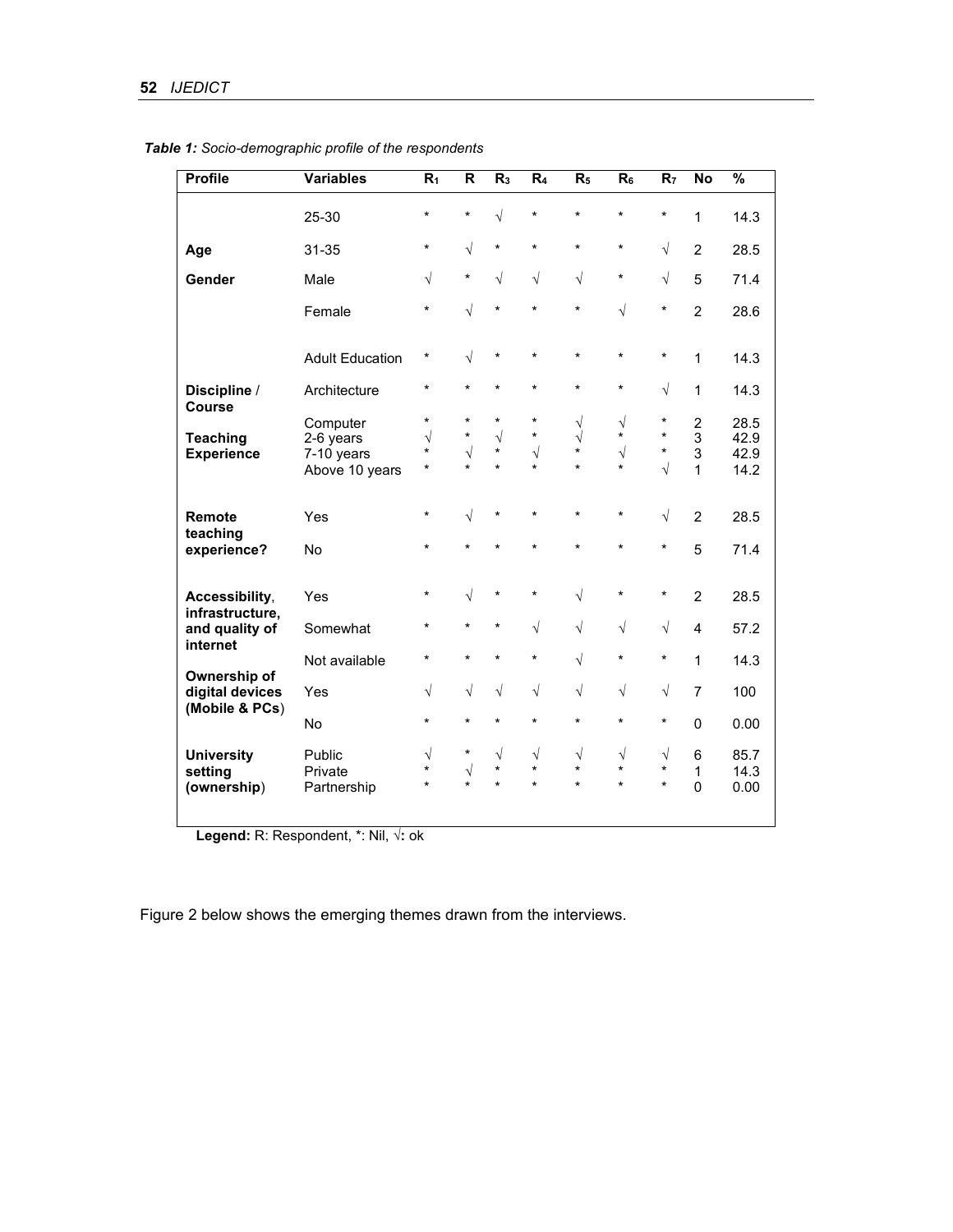

**Figure 2***:* Emergent Themes within the study

# **IMPACT OF THE COVID-19 PANDEMIC: EDUCATOR INSIGHTS**

Questions were posed to the interviewees regarding their academic experiences in the midst of the COVID-19 pandemic and its impact on the academic activities. The questions comprised the lecturers' perceptions on competencies in transitioning to remote teaching, institutional involvement, and readiness, as well as the technological and pedagogical strategies adopted to ensure learning never stopped due to the pandemic. The responses were captured and mapped into themes and sub-themes as follows: impact on learning, impact on students based on the lecturers' experiences, and impact on the lecturers and challenges encountered. Narratives from these themes and sub-themes are discussed in the section below.

### **Impact on Teaching and Learning**

Most of the lecturers reported that their schools were closed, and students asked to leave the school premises, while all in-person activities within the schools were suspended. The following excerpts are from the respondents.

"*Well, I think there have been negative impacts of the pandemic on education. but I would like to mention a few… the first is that it has stopped learning, I mean school is closed, and learning is not going on*" [R2]

"*It really affected the teaching and learning process; no form of teaching and learning is going on. Not just at the tertiary level*" [R1]

"*We don't have students in school…. so seriously the pandemic has affected almost everything drastically in the university*" [R5]

Conversely, a few of the participants reported a positive outlook of the impact of the pandemic as they say that their institutions were not closed as such academic activities were still ongoing.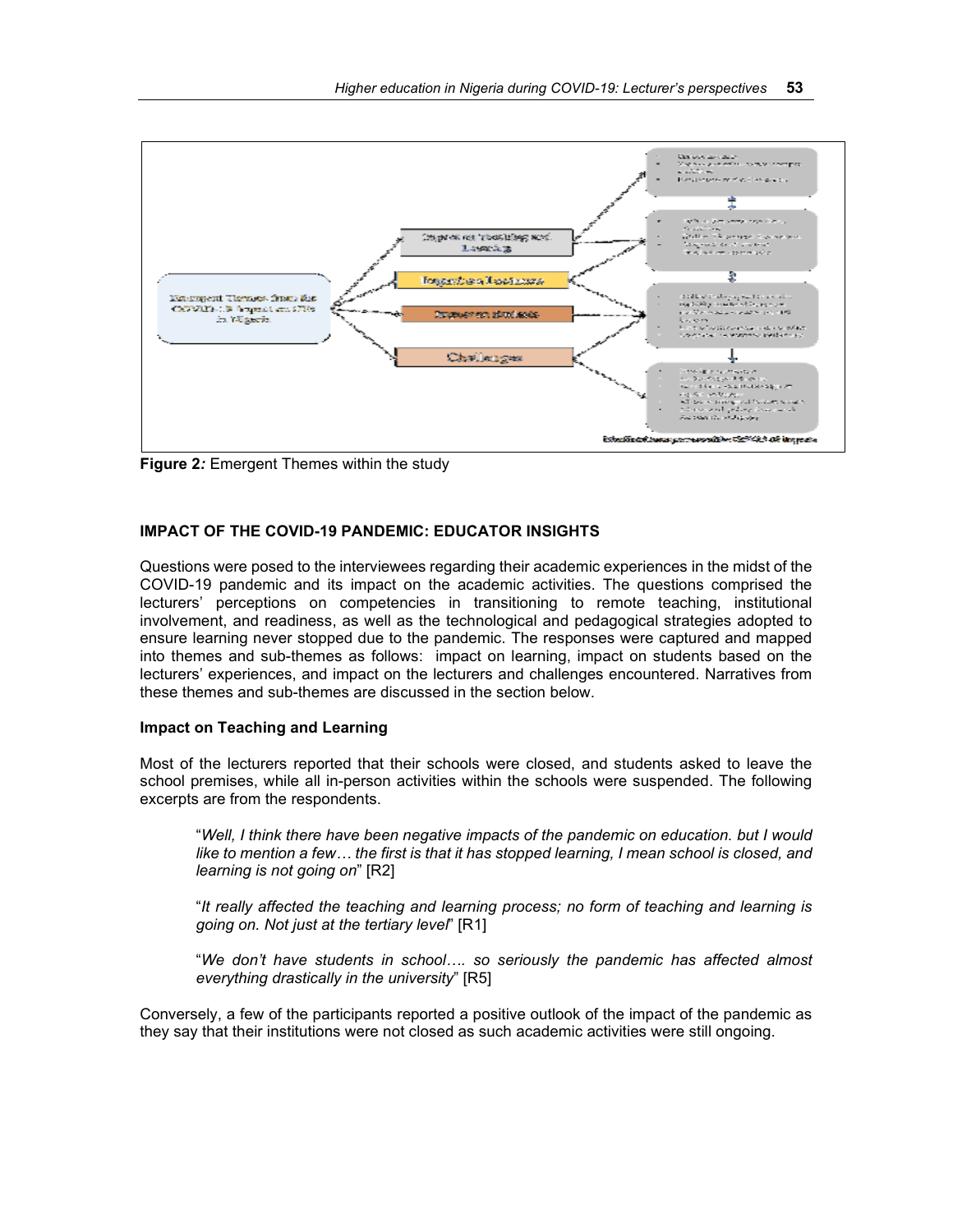"… *as for educational impacts, all our students are at home, and they are learning from home*" [R3].

Another participant noted thus,

"*It has affected me because right now, we are on Google Classroom on the internet, posting materials for the student group to read and maybe then maybe get feedback. I am even supervising some students online*" [R7]

# **IMPACT ON STUDENTS**

#### *Thesis/Dissertation and Graduation*

The participants also highlighted the impact of the COVID-19 school closure on the students. Some of the ways in which they said it affected the students, particularly the undergraduate students who are in their final year, and the postgraduate students who are writing their dissertations under the guidance and supervision of some lecturers including the students in graduation classes. According to these participants, the students are negatively impacted in the sense that they could not proceed with their dissertation as the physical distancing measures prohibits in-person consultations.

"… *some of the students were at the verge of graduation before the pandemic, as a result of which this could not happen*" [R4]

#### *Poor reading culture among the students*

A participant suggested that another way the students are negatively impacted is the deepening of their learning crisis due to the apparent bad reading culture amongst the students. They asserted that the students will not learn anything within the period of the pandemic because they are not given to independent reading. Below is an excerpt from one of the respondents.

"*I would like to also mention the kind of students we have…. you know our students do not normally read as they are at home now, hardly will you find a good number reading their books*" [R6]

# **IMPACT ON LECTURERS**

#### *Failure to attend physical Conferences and Workshops*

The participants reported that some of them were also hit by the school closures in such a way that they could not participate in physical activities that promote their personal and professional development such as in-person participation at conferences and workshops. They argued that even though it has been conducted using digital technologies, they missed the opportunity to network and forge new bonds of professional friendships due to the pandemic. One of them stated that

*"… for me, I was slated to attend two different conferences but could not do so due to the travel restrictions caused by the pandemic*" [R4]

Another respondent reiterated thus,

"*I was supposed to attend a conference in Tanzania early this year but because of the COVID 19, that couldn't happen, …. So physical conference attendance, of course has been affected*" [R2]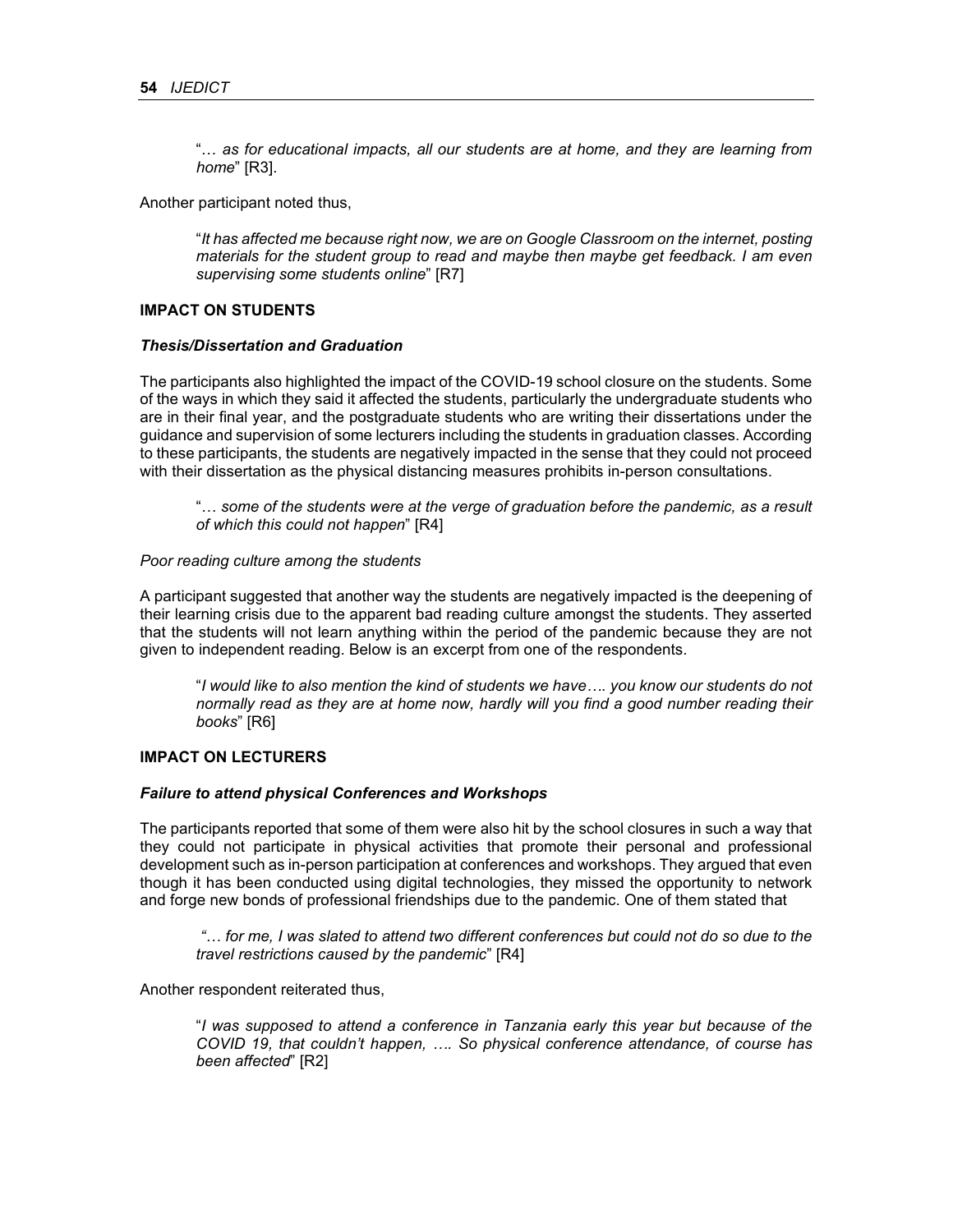#### *Stalled research activities and graduation*

A few numbers of the participants who are undertaking postgraduate courses lamented their inability to continue with their studies and research because of the impact of the pandemic. Below are the responses from some of the interviewees.

"… *I am also a student; my work is now on hold due to the social distancing measures. I needed to go to the field to obtain data, things I can't do now*" [R7]

"…. *we have some of our colleagues who supposed to have finished their program and came back to serve the university could not return because everything has stopped*" [R2]

### **COMPETENCES AND STRATEGIES ADOPTED TO SUPPORT ACADEMIC ACTIVITIES DURING COVID-19**

This subsection focuses on measures taken by university lecturers in terms of personal skills or competence possessed or acquired to sustain academic activities during the COVID-19 pandemic in Nigeria. These skills were used to engage students' virtually. The subsection is further grouped into remote teaching skills, pedagogical skills, and digital skills as reflected in the interview data.

#### *Remote teaching skills*

Most of the lecturers alluded to having the skills to teach remotely. Some mentioned that the skill was acquired based on their background while some possessed the remote teaching skills because of the training they had. The narratives below are from the respondents.

"… *based on my background, I am very familiar with the use of technology tools. I have the competency to switch to virtual models, it can only affect those that are not in the ICT field*" [R3]

"*I am familiar with online teaching and learning before the pandemic*" [R3]

#### *Pedagogical skills*

All the participants adduced to having one form of pedagogical skills or another.

 "*I have been teaching a distance learning course online, distance learning has been part of my specializations in Adult Education*" [R6]

"*With my colleagues in the computer science department ... most of us have been trained … to ensure we have the requisite knowledge and the experience to undertake online teaching*" [R1]

#### *Technology-mediated teaching skills*

Some of the respondents also declared their ability and competence in using digital technologies to facilitate teaching activities which are shown in the following statements.

"*For now, we are teaching the students from home using the Google Classroom and WhatsApp applications*" [R3]

"*We use Telegram to teach students because of its uniqueness and flexibility of space. For instance, last session we used Moodle LMS for teaching and assessment of our courses*" [R5]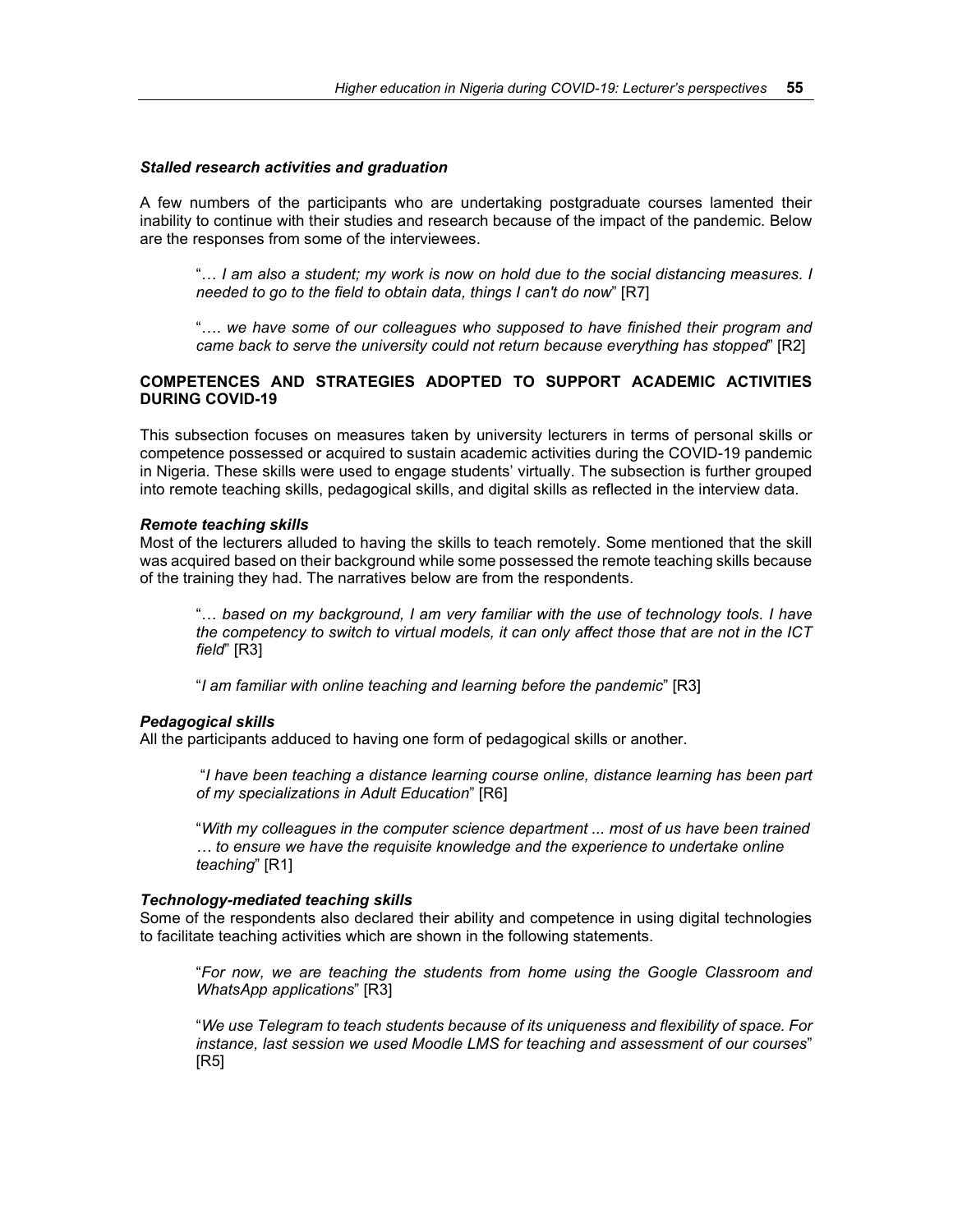From the submissions of the respondents, it can be seen that the interviewees all reported that they have the remote teaching skills, required pedagogical competences and digital skills for transitioning to alternative teaching methods during emergencies.

### **LECTURERS' RESPONSES TO THE COVID-19 IMPACT**

This subsection highlights the strategies employed by the lecturers to engage the students during the COVID-19 pandemic and the attendant consequences. Two main sub-themes were captured in the interview data regarding lecturer's engagement with the students and faculty depite school closure, consequently we grouped these themes into two domains namely: Student engagement, which include project supervision, and remote teaching and social engagement, which comprised faculty and departmental interactions such as meetings and academic discussions.

#### *Student engagement through:*

#### *Project supervision*

Since schools were closed and teaching and learning were halted, some of the respondents continued engagement with students on virtual project supervision and transitioned to emergency remote teaching. Their narratives include:

"*I engage most of my project students online. They send to me; I go through and respond to them online*" [R6]

#### *Remote teaching*

Others taught their students from their homes using remote applications.

"*We use Google Classroom for sharing materials with the students and get feedback from them through the same medium*" [R7]

 "*For now, we are teaching the students from home using the Google Classroom and WhatsApp classroom*" [R3]

#### **Social engagement:**

#### *Virtual meetings*

Some of the interviewees also conducted faculty-based interactions using digital platforms such as Zoom cloud meetings, Skype, Google Meet, etc.

"*There is a general platform where lecturers communicate in the faculty and the department. We use Telegram and WhatsApp applications*" [R6]

# **CHALLENGES**

Some of the inhibitions were also mentioned by the participants and this included a) l*ack of skills among personnel and students; b) poor or lack of digital technology infrastructure; c) lack of access to internet/digital divide; and d) poor reading culture among students* 

"*We couldn't switch to the remote or virtual teaching, there are no technologies to drive such platforms*" [R4]

"*We do not have the required infrastructures coupled with poor facilities and attitude and what I can call 'lack of tools'*" [R2]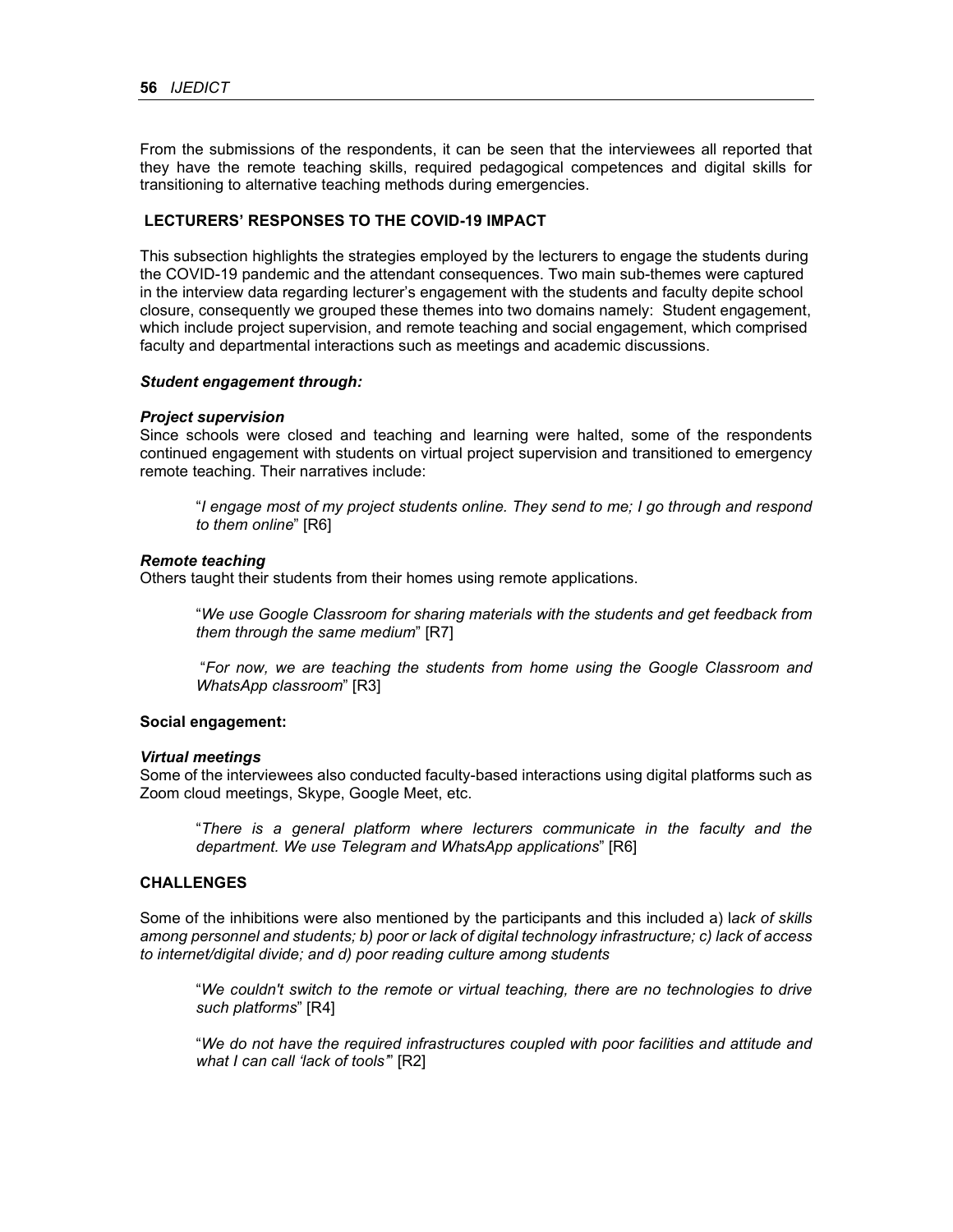# **DISCUSSION**

Most of the educational institutions across the world were closed, meanwhile, some institutions migrated to the emergency remote teaching medium as the 'new normal' (Rotas & Cahapay 2020). The analysis of the qualitative data obtained from some educators across universities in Nigeria confirmed the COVID-19 crisis and its negative impact on the academic activities. All institutions from K-12 to higher education were closed in compliance with the WHO (2020) protocol on the initial response to the novel virus while they ponder on the best way to deal with the pandemic. Specifically, in the universities in Nigeria, teaching and learning was completely halted, consequently, students who are in their final year were scheduled to graduate at a given date – had their graduation suspended pending the government's decision to reopen the institutions. Many lecturers were also affected as they were unable to continue with their research projects during the closure. Others who were undertaking advance study programmes in Nigeria and those booked to participate in conferences (both local and international) were also affected by the nationwide lockdown (Akinyemi et. al., 2020).

The narratives align with the experiences of other educators and students in other contexts. Researchers such as Almarzooq, Lopes, & Kochar, (2020); Megaloikonomos et. al. (2020); and Zhang, Wang, Yang, and Wang (2020) reported nationwide school closure by the Chinese government as an initial response to the outbreak of the virus. However, the Chinese Ministry of Education activated the home-schooling policy to ensure learning never stopped. The report of Khattar, Jain and Quadri (2020) confirms that COVID-19 utterly interrupted learning styles of the students. Students were affected emotionally, socially, and mentally. Pather et. al. (2020) also reported that the teaching activities of lecturers in New Zealand and Australia were adversely affected by the pandemic. Additionally, Noor et al., (2020) highlighted high cost of data, uncooperative learners, low teachers' technology self-efficacy and poor network infrastructure as major impediments to online pedagogy in Pakistan.

In contrast, most schools in Nigeria remained closed with only a handful of private institutions; secondary to higher education transitioning to emergency remote teaching measures. And the situation remained the same for the most part of the first phase of the pandemic. Nigeria recorded the first COVID-19 case on 24th February 2020, while schools were closed on 23rd March 2020 in response to the spike in the cases. This situation exposed the fragility of the education system in Nigeria as there was no clear cut policy framework to direct the institutions on the alternatives to traditional classroom practices. In addition, there are also no infractructure to drive the activation of the remote teaching mode as well as issues around digital divide, ownership of digital devices and the skills to operate them and this applies to most of the developing countries (Rotas & Das, 2020). Despite these limitations, a few of the respondents confronted these challenges by activating and sustaining the connections, engagements with their students, and faculty, mediated by digital applications (Zoom, WhatsApp, Telegram, Skype) as the new normal. Thus, reinforcing the relevance of the connectivist learning paradigm as the theoretical foundations of the study. Cormier (2008) described connectivism as a theory associated with connections, engagement and creativity. It also underscores the need for investment in the infrastructure for preserving the model of the new normal as COVID-19 is not likely to be the end of such emergencies (Barbour, Labonte, Hodges, Barbour & Labonte 2020).

Regarding lecturers' competences and the universities' readiness for switching to remote learning, the results suggest that the lecturers possess the required competencies to facilitate remote education albeit the majority of the universities within the study lacked the necessary infrastructure and digital tools.These findings corroborated the account by Aboagye, Yawson, & Appiah, (2020) who identified accessibility issues, learner motivation, academic and generic issues as the bane of remote teaching in Ghana. In particular, they emphasized that the students within their study were not ready for online study. The few lecturers who were able to facilitate remote teaching and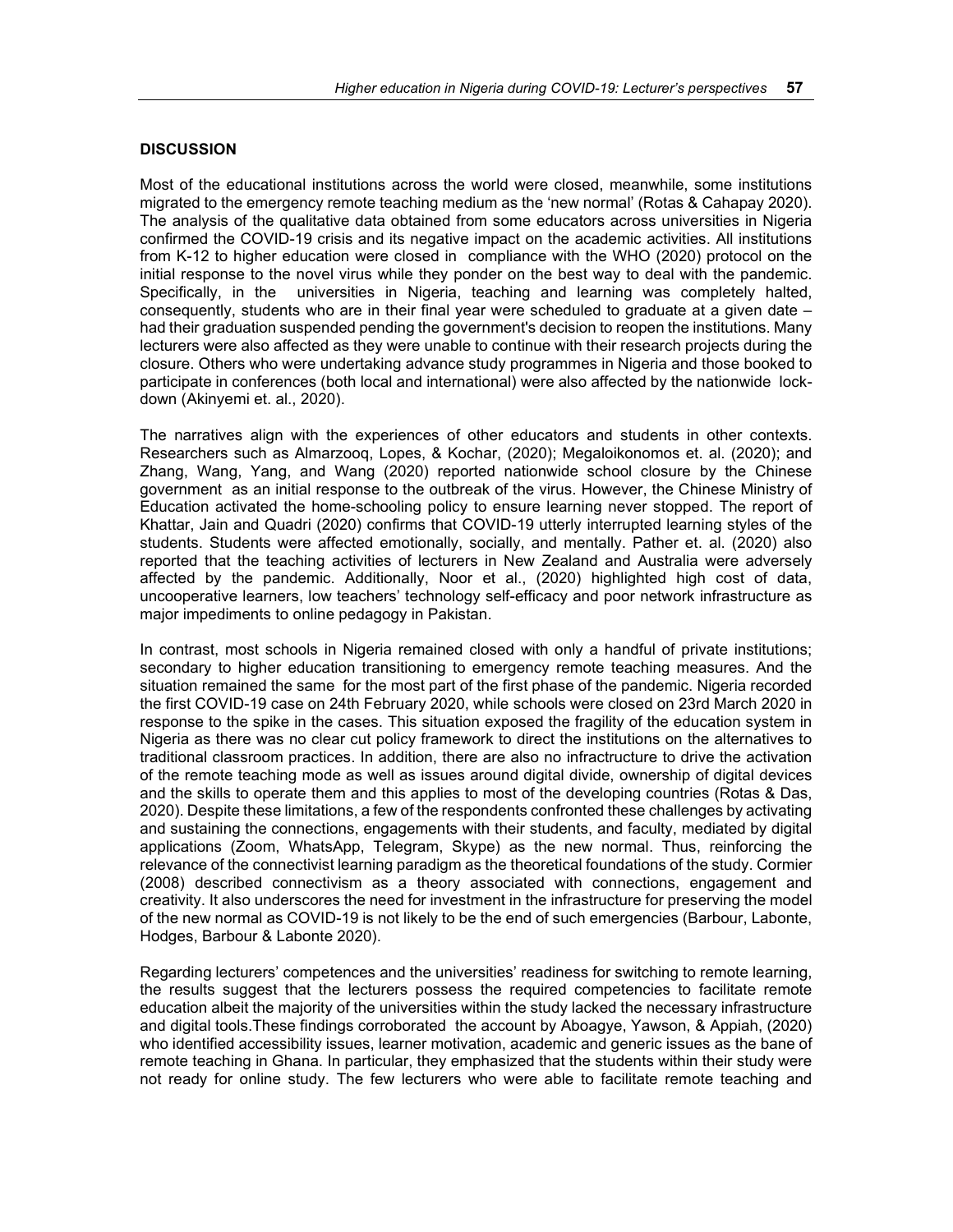learning mostly used Google Classroom, Moodle Learning Management System (LMS) and Instant Messaging apps such as WhatsApp and Telegram whose usage were accelerated during the pandemic (Utunen, George, Ndiaye, Attias & Piroux 2020).

Similarly, Gyampoh et.al., (2020) investigated the preparedness of some Ghanaian institutions for remote teaching and learning during the COVID-19 crisis. Their findings reveal that only 33.3% of the lecturers have the required competencies to facilitate remote teaching. Furthermore, none of the represented institutions had the requisite infrastructure to switch to emergency remote education. As Bhebhe and Maphosa (2016) argued, it is essential for educators to have a solid grasp of relevant educational technologies, as without these skills, the authors believe that it would be difficult to successfully integrate technology in an educational context.

Regarding the strategies adopted by the lecturers to mitigate the COVID-19 disruptions of teaching and learning, two approaches stood out. Firstly, a few lecturers used their ingenuity to sustain connection and engagement with their students through project supervision. Secondly, some of the lecturers adopted online collaboration with students and contemporaries using digital platforms such as Telegram, Skype, and WhatsApp messenger. These narratives are in tandem with strategies adopted in other contexts. For instance, in efforts to mitigate the disruption of academic activities at the Brigham and Women's Hospital Fellowship in Cardiovascular Medicine, an online platform was implemented through Microsoft Teams (Almarzooq, Lopes, & Kochar, 2020). In addition, James and Pattison (2020) described how the COVID-19 pandemic disrupted the recruitment and selection programmes for medical professionals. To mitigate the negative effects of the disruptions, they implemented video conferencing in the place of face-to-face interviews.

### **Implications for theory and practice**

COVID-19 has unmasked substantial inequities within Nigeria's educational sector (Alonge 2020). Based on the literature reviewed in the present study, there has been a dramatic shift from the traditional pedagogical practices to technology-mediated pedagogy due to the COVID-19 pandemic. As a consequence, new concepts and terms are being added to the educational lexicon such as, 'Pandemic Pedagogy' (Barbour et al., 2020) and we are now into the new normal, and 'Technology-Mediated Pedagogies'(TMPs) (Krishnakumaryamma & Venkatasubramanian 2018). Therefore, drawing on the experiences of educators in higher education to navigate the projection into 'future normal' (EDEN, 2021), the findings of this study have opened new directions for further studies going into the future normal. Along with the difficulties that came with the pandemic are windows of opportunities for improved infrastructure, improved digital skills and competences among the educators, students, parents, institutional managers, and the other critical stakeholders across the educational spectrum globally. A common feature that was spotlighted across diverse geographical contexts was the efforts invested in the use of digital applications ranging from the mainstream media, such as radio and television, to the modern 21<sup>st</sup> century media such as Moodle LMS, and Zoom cloud and associated cloud-based technologies.

However, there were also shared challenges regarding issues of concern around the policy framework for underpinning the pandemic pedagogies. Barbour et al., (2020) noted these challenges in their literature. Though, the expertise and technologies to handle emergency remote learning are available in the developed context, the infrastructure, and policies to effectively operationalize the transition were not readily available in countries like Nigeria. In addition, the authors listed poor bandwidth, teachers' workload, skills for designing effective remote learning instructions, and facilitation as well as infrastructure to support learning from home as enormous challenges. Although, vaccine roll outs are ongoing, the current realities have challenged all stakeholders to come up with innovative ideas for living through the pandemic and beyond, given that the world may not have seen the end of such disaster of global proportion. Moreover, campuses have been closed in the past due to natural disasters (Barbour et al., 2020).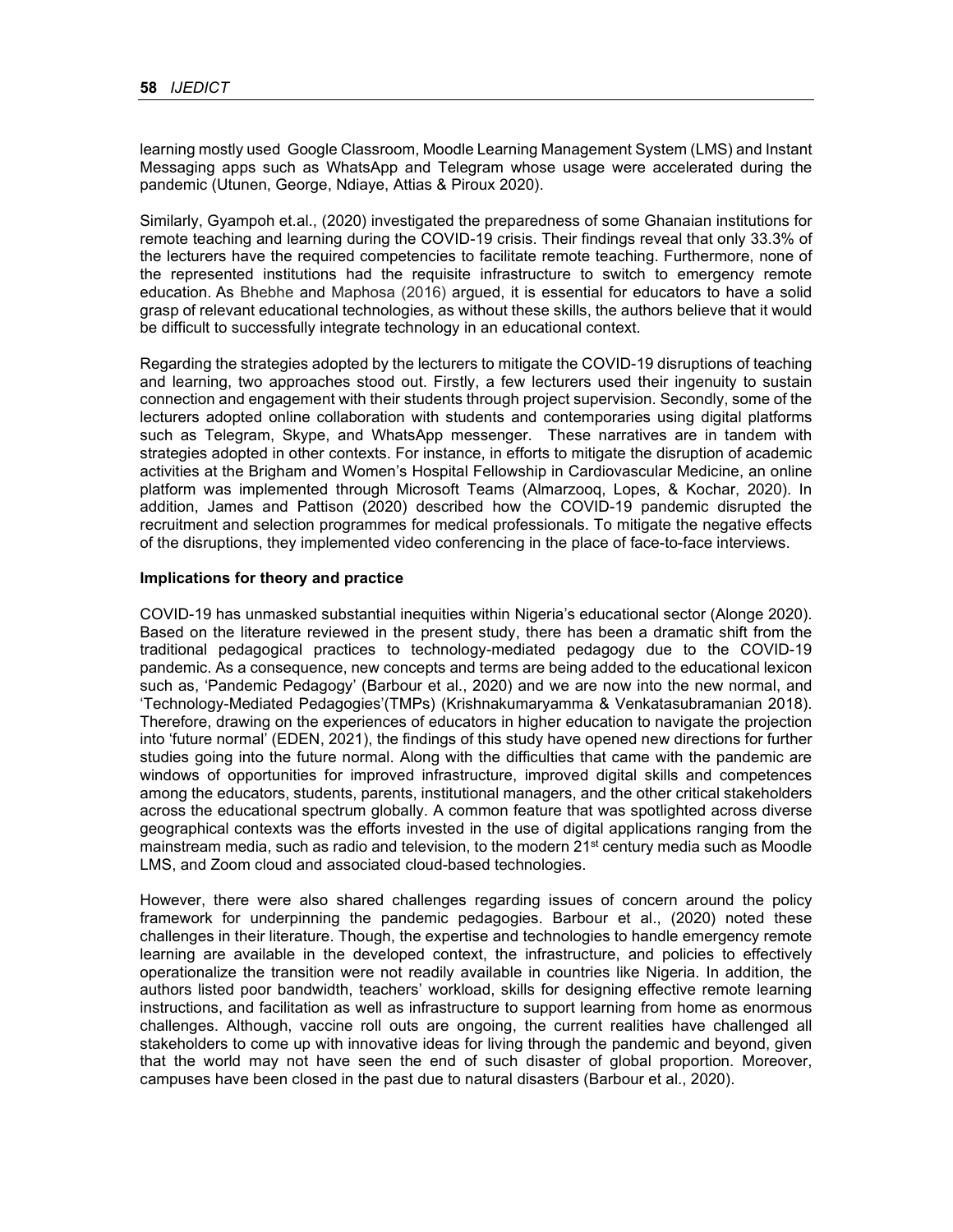Regarding the technologies deployed for emergency remote learning, studies show that cloudbased solutions, such as Moodle, Blackboard, Sakai, Skype, Google Hangouts and Classroom, Microsoft Teams, WebEx, etc. were the most utilized. All academic conferences and workshops held within the period, adopted digital platforms to ensure safe, healthy, and positive experiences. These themes corroborate Dutta & Smita's (2020) findings in Bangladesh, in which they reported that even though COVID-19 disrupted students' learning, students' were engaged by leveraging open learning systems such as Massive Open Online Courses (MOOCS) and self-directed and social learning media such as YouTube, Facebook, and Instagram. Thus, reinforcing the adoption of Social Constructivism as a learning paradigm.

With the lingering issues of infrastructural availability, especially with the lack of Internet access that is supposed to facilitate learning, the Ministry of Education in many countries formulated policies with their local Internet service providers to ensure Internet affordability, which further aided accessibility. For example, the Ministry of Education and Culture in Indonesia formulated policies that prevailed on Internet providers, such as Telkomsel and Indosat to grant about 30 GB of data access to learners across the educational streams (Azzahra 2020). Similar interventions were enacted in the Philippines, where mobile network providers ensured students were provided with reliable connection to the Internet by subsidizing the charges to students (Rotas & Cahapay 2020). Similarly, in Southern Africa, most universities subsidized their learners by providing cheap, reliable Internet connections by formulating agreements with their local Internet providers, such as MTN, Vodacom, Cell C, and others (Mbiydzenyuy & Silungwe 2020).

# **CONCLUSION**

The COVID-19 pandemic has tremendously impacted on every facet of the educational ecosystem across the world. Among the worst-hit are the countries in the global south such as Nigeria, who are currently faced with deficits in the technological infrastructure and personnel to adopt the swift transition to emergency remote learning. This study sheds light on the impact of the COVID-19 pandemic in higher education contexts in Nigeria. The study used university lecturers' perspectives grounded on the connectivism and social constructivism learning paradigm to understand the different ways in which the pandemic has impacted the HEIs. The academics' narratives revealed similar challenges: lack of policy framework and directions, inadequate infrastructure to support transitioning to digitally mediated pedagogy, as critical challenges.

Meanwhile, a handful of educators adduced to their skills and competences in the use of digital technologies to sustain connections and engagements with students, faculty, and contemporaries. Nevertheless, the review of related literature within the study identified windows of opportunities for improvement in that sector predicated upon the experiences of other developed and developing contexts. In dealing with the learning barriers in the pandemic, the Indonesian Policy brief seems plausible in developing contexts, such as involving local authorities to play an active role in reaching learners in underserved/remote communities whose situation have been accentuated by the pandemic, by supporting asynchronous distance learning measures, equipping teachers with hard and soft skills, devolving more powers to institutional authorities for greater autonomy and adopting the public-private partnership model in the interventions to address the budgetary and competing needs within e-Learning demands (Azzahra, 2020).

# **LIMITATIONS AND FUTURE RESEARCH DIRECTIONS**

The following are some of the limitations of this study. Firstly, seven lecturers were interviewed, and as such the findings may not be generalizable beyond the context of the study. Secondly, the study involved the perceptions of only lecturers within the university system without considering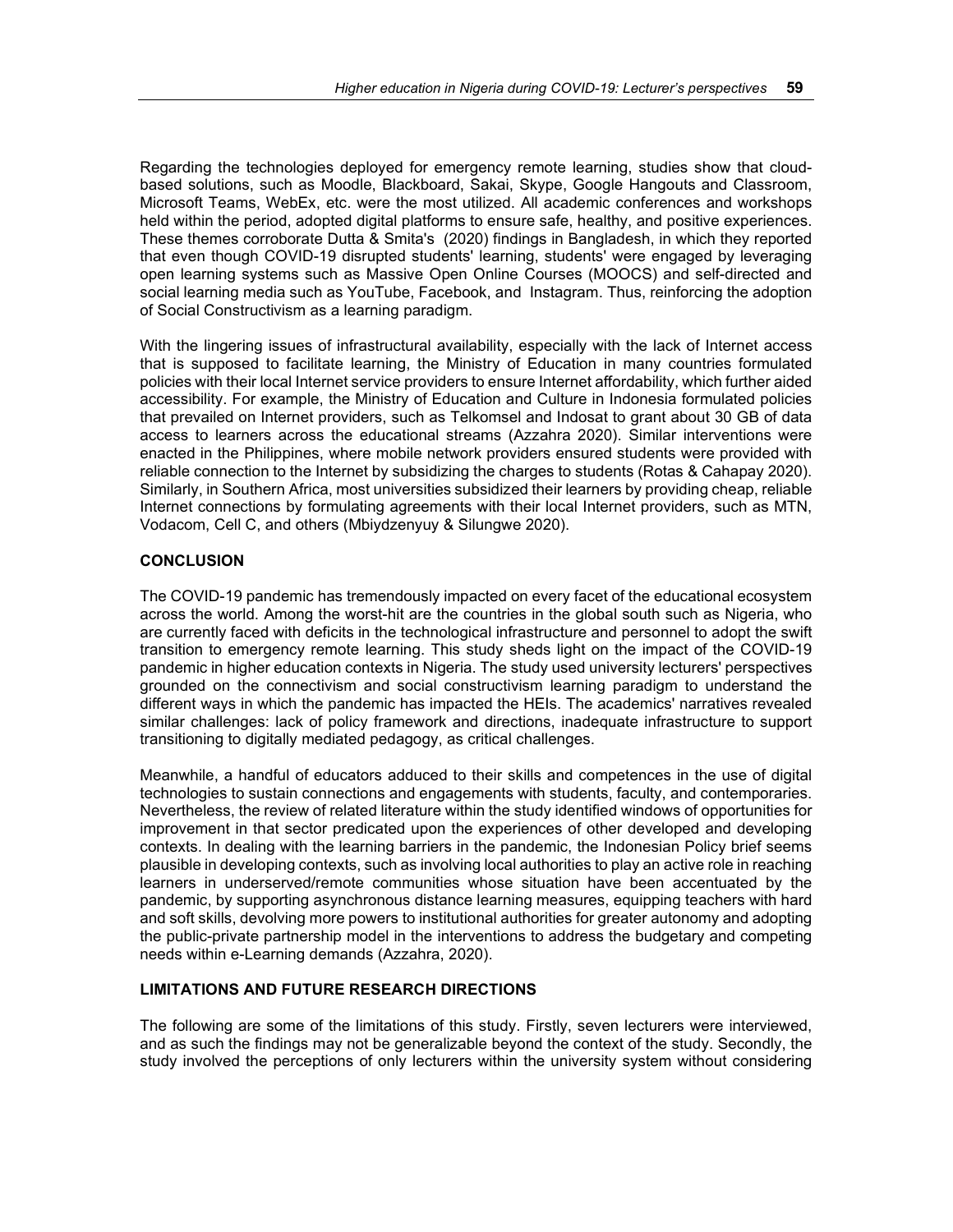other stakeholders' perspectives. Thirdly, the study is qualitative only, and mixed-method research supplemented by quantitative data might cover more facets of the higher education system.

In the future, interested researchers may want to explore the following research areas: (a) Investigating students, educators and institutional leaders perceptions of the impact of the pandemic this may yield more robust insights that may be extrapolated within the general context of universities in Nigeria; (b) Investigating the plausibility of open educational resources as a supplement to emergency remote learning; as well as (c) Design and development of an alternative learning model for HEIs in uncertain times.

#### **ACKNOWLEDGEMENT**

This paper is an extended version of the paper: "Disruption of Academic Activities in Nigeria: University Lecturers' Perceptions and Responses to the COVID-19 presented at the Latin American Conference on Learning Objects (LACLO 2020) IEEE, Ecuador (Yunusa et al., 2020).

#### **REFERENCES**

- Aboagye, E, Yawson, JA & Appiah, K.N. (2020). COVID-19 and E-Learning: the Challenges of Students in Tertiary Institutions. *Social Education Research*. (June, 30):109–115. http://ojs.wiserpub.com/index.php/SER/article/view/422 (Accessed 27 September 2020).
- Adeoye, I. A., Adanikin, A. F., & Adanikin, A. (2020). COVID-19 and E-Learning: Nigeria Tertiary Education System Experience. *International Journal of Research and Innovation in Applied Science.*
- Akinyemi, K.O, Fakorede, C.O, Anjorin, A.A.A, Abegunrin, R.O, Adunmo, O & Ajoseh, S.O. (2020). Intrigues and Challenges Associated with COVID-19 Pandemic in Nigeria. pp. 954–971.
- Almarzooq, Z. I., Lopes, M., & Kochar, A. (2020). Virtual learning during the COVID-19 pandemic: a disruptive technology in graduate medical education. *Journal of the American College of Cardiolog*y, vol. 75, no. 20, pp. 2635-2638.
- Alonge, S.K. (2020). Developing alternative teaching continuity plans to move classrooms online at COVID-19 era in Nigeria. In *Benchmark Journals.com*. V. 00. P.A.O. Ekong, D.S.M. Usen, & D.E.N. Essien, Eds. pp. 1–9.
- Azzahra, N F. (2020). *Addressing Distance Learning Barriers in Indonesia Amid the Covid-19 Pandemic*. Center for Indonesian Policy Studies, Policy Brief No. 2.
- Babbie, E. (2013). The Practice of Social Research. Wadsworth, Thomson Learning Inc.
- Barbour, M K, Labonte, R, Hodges, C B, Barbour, M K & Labonte, R. (2020). *Understanding Pandemic Pedagogy : Differences Between Emergency Remote , Remote , and Online Teaching A special report of the State of the Nation : K-12 E-Learning in Canada project . Torrey Trust*.
- Basilaia, G., & Kvavadze, D. (2020). Transition to Online Education in Schools during a SARS-CoV-2 Coronavirus (COVID-19) Pandemic in Georgia. *Pedagogical Research*, vol. 5, no. 4.
- Bhebhe, S., & Maphosa, C. (2016). Examining teachers' computer literacy and utilization of ICTs in teaching and learning at primary school level. Journal of Communication, vol. 7, no. 2, pp. 231-240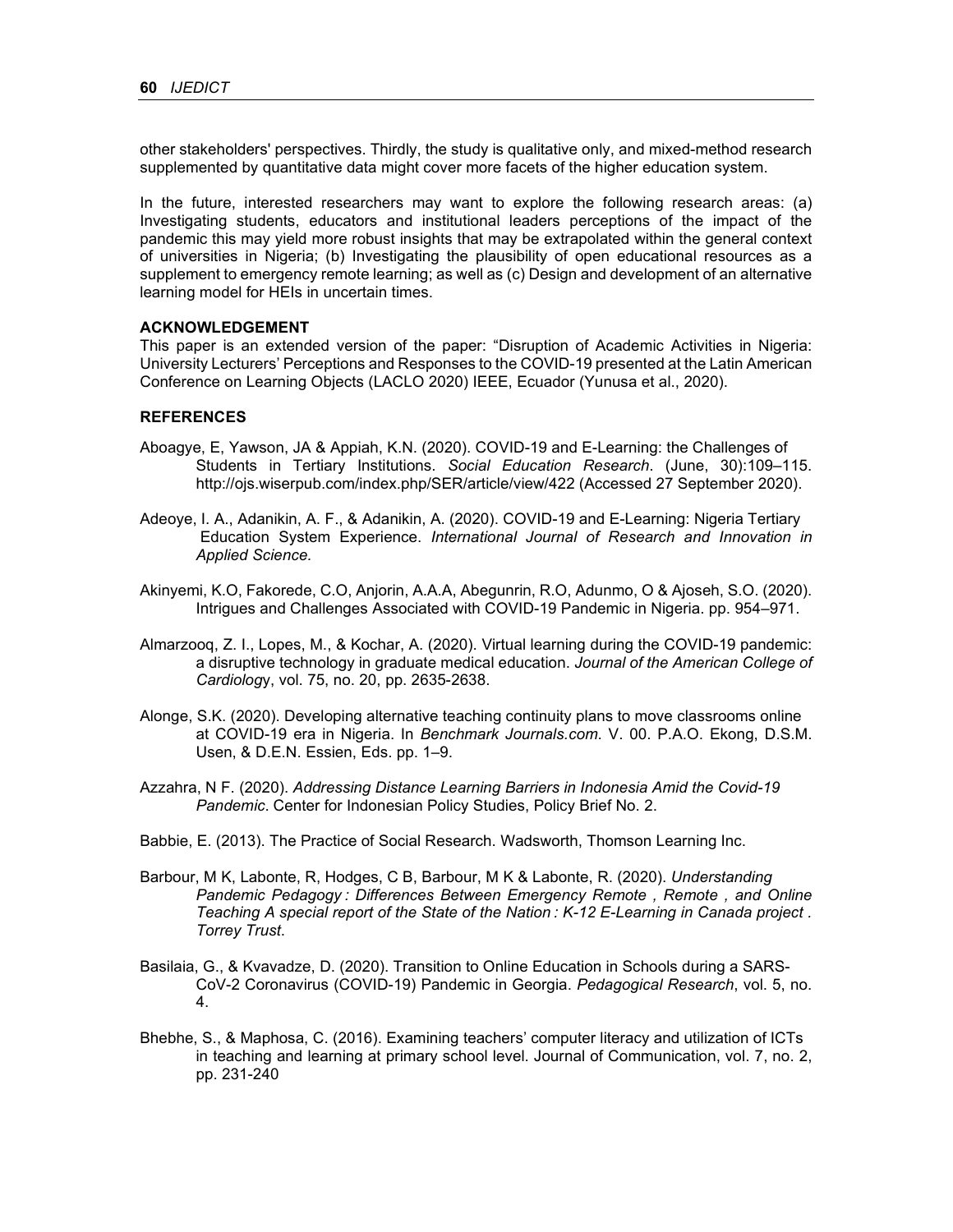- Bridgland, A., & Blanchard, P. (2013). Flexible Delivery/Flexible Learning…Does it Make a Difference? Australian Academic & Research Libraries, vol. 32, no. 3, pp. 177-191.
- Chen, K. C. (2007). Self-determination theory: Implications for motivation in online learning. In E-Learn: World Conference on E-Learning in Corporate, Government, Healthcare, and Higher Education (pp. 6745-6750). Association for the Advancement of Computing in Education (AACE).
- Chick, R. C., Clifton, G. T., Peace, K. M., Propper, B. W., Hale, D. F., Alseidi, A. A., & Vreeland, T. J. (2020). Using technology to maintain the education of residents during the COVID-19 pandemic. *Journal of Surgical Education*.
- Chitengu, B. M. (n.d.). COVID-19 and e-learning in schools and colleges: challenges and opportunities in Africa. AuthorAIDTeam. Retrieved September 27, 2020, from https://www.authoraid.info/en/news/details/1393/
- Chothia, A. (2020). Coronavirus outbreak closes all South African universities, colleges. The South African. https://www.thesouthafrican.com/news/coronavirus-southafrican universities-colleges-closed-nzimande
- Choudhury, S., & Pattnaik, S. (2020). Emerging themes in e-learning: A review from the stakeholders' perspective. *Computers & Education*, vol. 144, 103657.
- Cormier, D. (2008). Rhizomatic education: Community as curriculum. Innovate: *Journal of Online Education,* vol. 4, no. 5.
- Corsello, D. P., Gotur, D. B., Carroll, C. L., Masud, F. N., & Simpson, S. Q. (2020). Impact of small- N studies during a pandemic. *Chest*, vol. 158, n0. 4, p. 1338.
- Crawford, J., Butler-Henderson, K., Rudolph, J., Malkawi, B., Glowatz, M., Burton, R., ... & Lam, S. (2020). COVID- 19: 20 countries' higher education intra-period digital pedagogy responses. *Journal of Applied Learning & Teaching*, vol. 3, no. 1, pp. 1-20.
- Creswell, J. W. (2016). Reflections on the MMIRA the future of mixed methods task force report. *Journal of Mixed Methods Research*, vol. 10, no. 3, pp. 215-219.
- Cullen, E. (2020). What is Technology Enhanced Learning, and why is it important? From https://www.mentimeter.com/blog/interactive-classrooms/what-is-technology-enhancedlearning-and-why-is-it-important
- Dutta, S & Smita, M K. (2020). The Impact of COVID-19 Pandemic on Tertiary Education in Bangladesh : Students ' Perspectives. pp. 53–68.
- EAEA. (2020). Outreach and access to learning during the coronavirus pandemic. From European Association for the Education of Adults (EAEA): https://eaea.org/2020/04/02/outreach-andaccess-to-learning-during-the-coronavirus-pandemic/
- Ebner, M.; Schön, S.; Braun, C.; Ebner, M.; Grigoriadis, Y.; Haas, M.; Leitner, P.; Taraghi, B. (2020) COVID-19 Epidemic as E-Learning Boost? Chronological Development and Effects at an Austrian University against the Background of the Concept of "E-Learning Readiness". *Future Internet* vol. 12, no. 94. https://doi.org/10.3390/fi12060094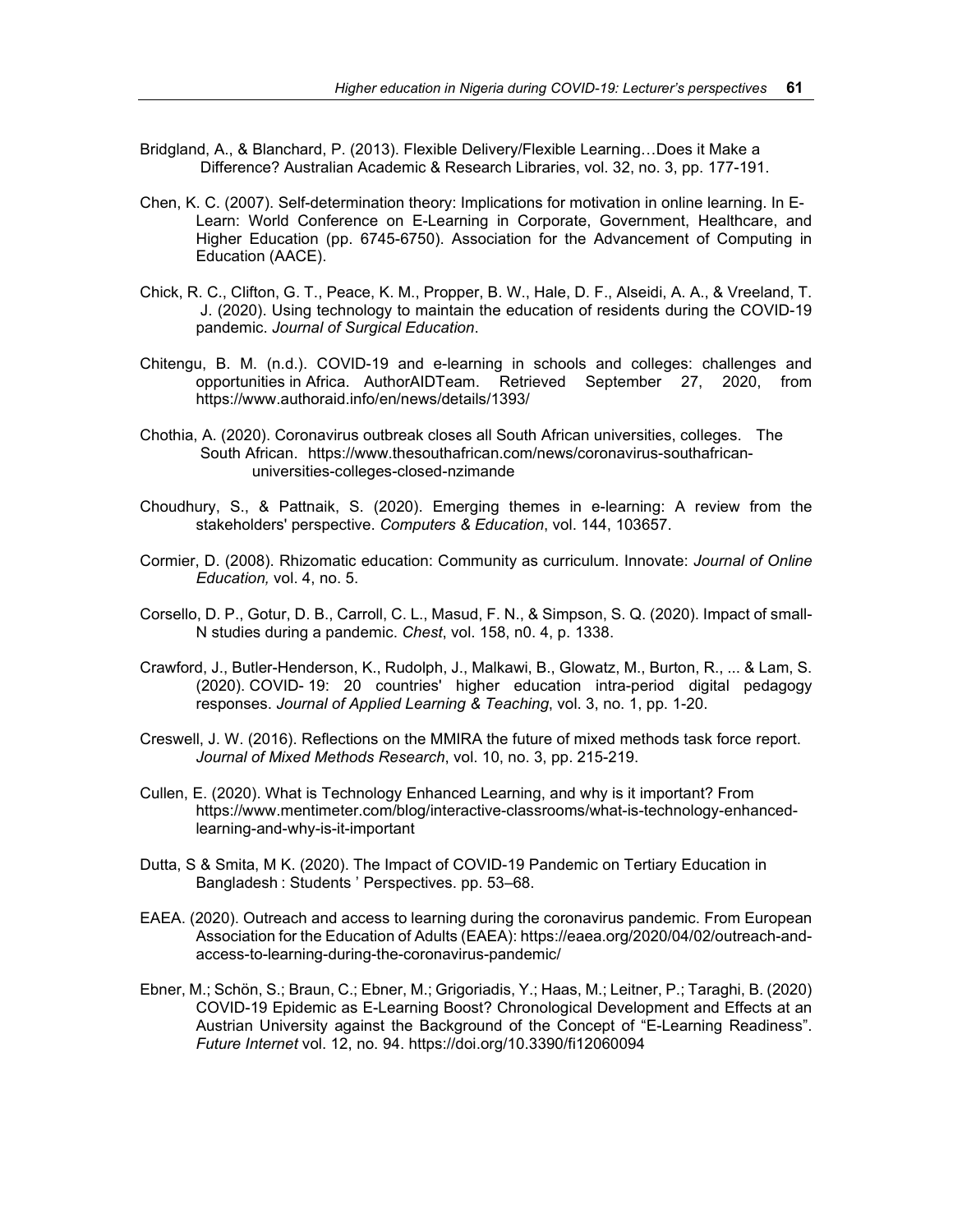- European Distance and E-Learning Network (EDEN, 2021). "Lessons from a Pandemic for the future of Education. News Flash, January, 2021.www.eden-online.org
- Elmohamady, M., & Azmy, N. (2016). Towards Instructional Design Model for adaptive learning environments according to learning styles. EELU International Conference on E-Learning (pp. 1-21). Cairo: Researchgate.
- ECW. (2020). Education Cannot Wait. From COVID-19 and Education in Emergencies: https://www.educationcannotwait.org/covid-19/
- Geiger, C., & Dawson, K. (2020). Virtually PKY How One Single-School District Transitioned to Emergency Remote Instruction. *Journal of Technology and Teacher Education*, vol. 28, no. 2, pp. 251-261.
- Ghavifekr, S., & Rosdy, W. A. W. (2015). Teaching and learning with technology: Effectiveness of ICT integration in schools*. International Journal of Research in Education and Science*, vol. 1, no. 2, pp. 175-191.
- Gyampoh, A. O., Ayitey, H. K., Fosu-Ayarkwah, C., Ntow, S. A., Akossah, J., Gavor, M., & Vlachopoulos, D. (2020). Tutor Perception on Personal and Institutional Preparedness for Online Teaching-Learning during the COVID- 19 Crisis: The Case of Ghanaian Colleges of Education. *African Educational Research Journal*, vol. 8, no. 3, pp. 511-518
- Gulati, S. (2008). Technology-Enhanced Learning in Developing Nations: A review. *The International Review of Research in Open and Distributed Learning*, vol. 9, no. 1, pp.1-16.
- Hedding, D. W., Greve, M., Breetzke, G. D., Nel, W., & Van Vuuren, B. J. (2020) . COVID-19 and the academe in South Africa: Not business as usual. *South African Journal of Science*, vol. 116, nos. 7-8, pp. 1-3.
- Hernandez, H. (2020), May 14. Nearly 200 teachers laid off in Coquitlam as COVID-19 forces international enrolment drop. From British Columbia: https://www.cbc.ca/news/canada/british-columbia/nearly-200-teachers-laid-off-incoquitlam-as-COVID-19-forces-international-enrolment-drop-1.5568562
- Hodges, C., Moore, S., Lockee, B., Trust, T., & Bond, A. (2020). The Difference Between Emergency Remote Teaching and Online Learning. Colorado, USA: EDUCAUSE review.
- Huang, R. H., Liu, D. J., Tlili, A., Yang, J. F., & Wang, H. H. (2020). Handbook on Facilitating Flexible Learning During Educational Disruption: The Chinese Experience in Maintaining Undisrupted Learning in COVID-19 Outbreak. Beijing: Smart Learning Institute of Beijing Normal University.
- Huang, R. H., Liu, D. J., Yang, Wei, Knyazeva, X. F., Li, S., Zhuang, M., & Looi, R. X. (2020). Guidance on Flexible Learning during Campus Closures: Ensuring course quality of higher education in COVID-19 outbreak Rights and Permissions. http://creativecommons.org/licenses/by-sa/3.0/igo/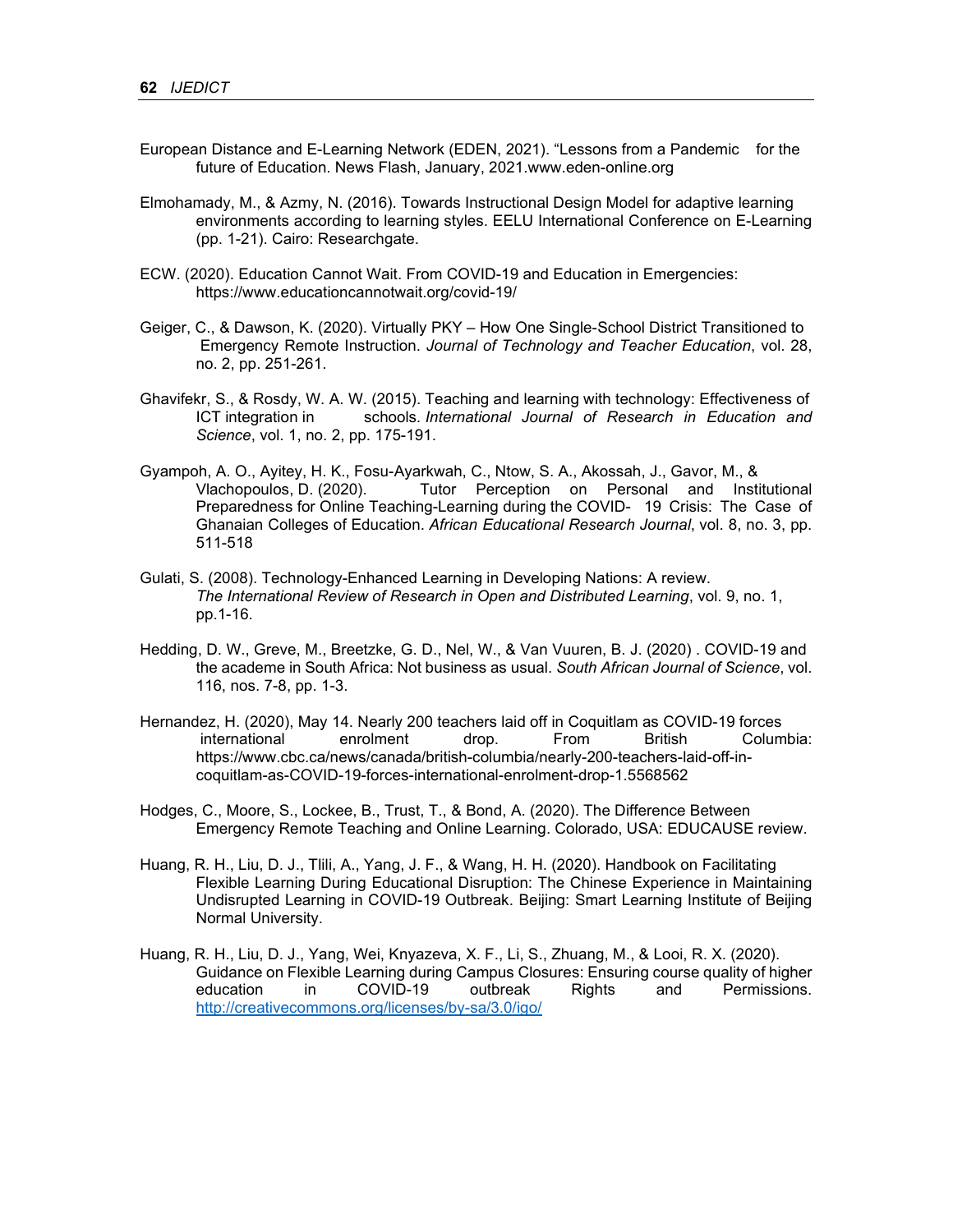- Huang, R., Yang, J., & Chang, T.-W. (2020). Handbook on Facilitating Flexible Learning During Educational Disruption: The Chinese Experience in Maintaining Undisrupted Learning in COVID-19 Outbreak Technology Enhanced Learning View Project Personalized achievement feedback in online learning View project. https://www.researchgate.net/publication/339939064
- Isbell, D. (2011). Learning Theories: Insights for Music Educators. *General Music Today Journal*, vol. 25, no. 2, p. 1923.
- James, H. K., & Pattison, G. T. (2020). Disruption to surgical training during COVID-19 in the United States, United Kingdom, Canada, and Australasia: a rapid review of impact and mitigation efforts. *Journal of Surgical Education* vol 78, no. 1, pp. 308–314.
- Jandrić, P. (2020). Postdigital Research in the Time of COVID-19. *Springer Nature Switzerland* AG 2020, pp. 233–238.
- Khattar, A., Jain, P. R., & Quadri, S. M. K. (2020), May. Effects of the disastrous pandemic COVID 19 on learning styles, activities and mental health of young Indian students-a machine learning approach. *In 2020 4th International Conference on Intelligent Computing and Control Systems (ICICCS)* (pp. 1190-1195). IEEE
- Kop, R., & Hill, A. (2008). Connectivism: Learning theory of the future or vestige of the past? *International Review of Research in Open and Distance Learning*, vol. 9, no. 3, pp. 1-13.
- Krishnakumaryamma, A N., & Venkatasubramanian, S. (2018). Technology-Mediated Pedagogies for Skill Acquisition toward Sustainability Education. In *New Pedagogical Challenges in the 21st Century - Contributions of Research in Education*. http://www.intechopen.com/books/new-pedagogical-challenges-in-the-21st-centurycontributions-of-research-in-education/technology-mediated-pedagogies-for-skillacquisition-toward-sustainability-education.
- Kropf, D. C. (2013). Connectivism: 21st Century's New Learning Theory. *European Journal of Open, Distance and E-learning*, vol. 16, no. 2, pp. 13-24.
- Kumar, J. A., & Al-samarraie, H. (2018). MOOCs in the Malaysian higher education institutions: the instructors' perspectives. *The Reference Librarian*, 00(00), pp.1–15. https://doi.org/10.1080/02763877.2018.1458688
- Li, C., & Lalani, F. (2020). The COVID-19 pandemic has changed education forever. This is how. Cologny, Switzerland: *World Economic Forum*.
- Marshall, M. N. (1996). Sampling for qualitative research. In Family Practice © Oxford University Press, vol.13, no. 6. https://academic.oup.com/fampra/article/13/6/522/496701
- Mbiydzenyuy, N. E., & Silungwe, D. (2020). Teaching and Learning in resource-limited settings in the face of the COVID- Teaching and Learning in resource-limited settings in the face of the COVID-19 pandemic. *Journal of Educational Technology & Online Learning*, *3*(October), pp. 211–223. https://doi.org/10.31681/jetol.732077
- Megaloikonomos, P.D., Thaler, M., Igoumenou, V.G. et al. (2020). Impact of the COVID-19 pandemic on orthopaedic and trauma surgery training in Europe. International Orthopaedics (SICOT) 44, 1611–1619 2020. https://doi.org/10.1007/s00264-020-04742-3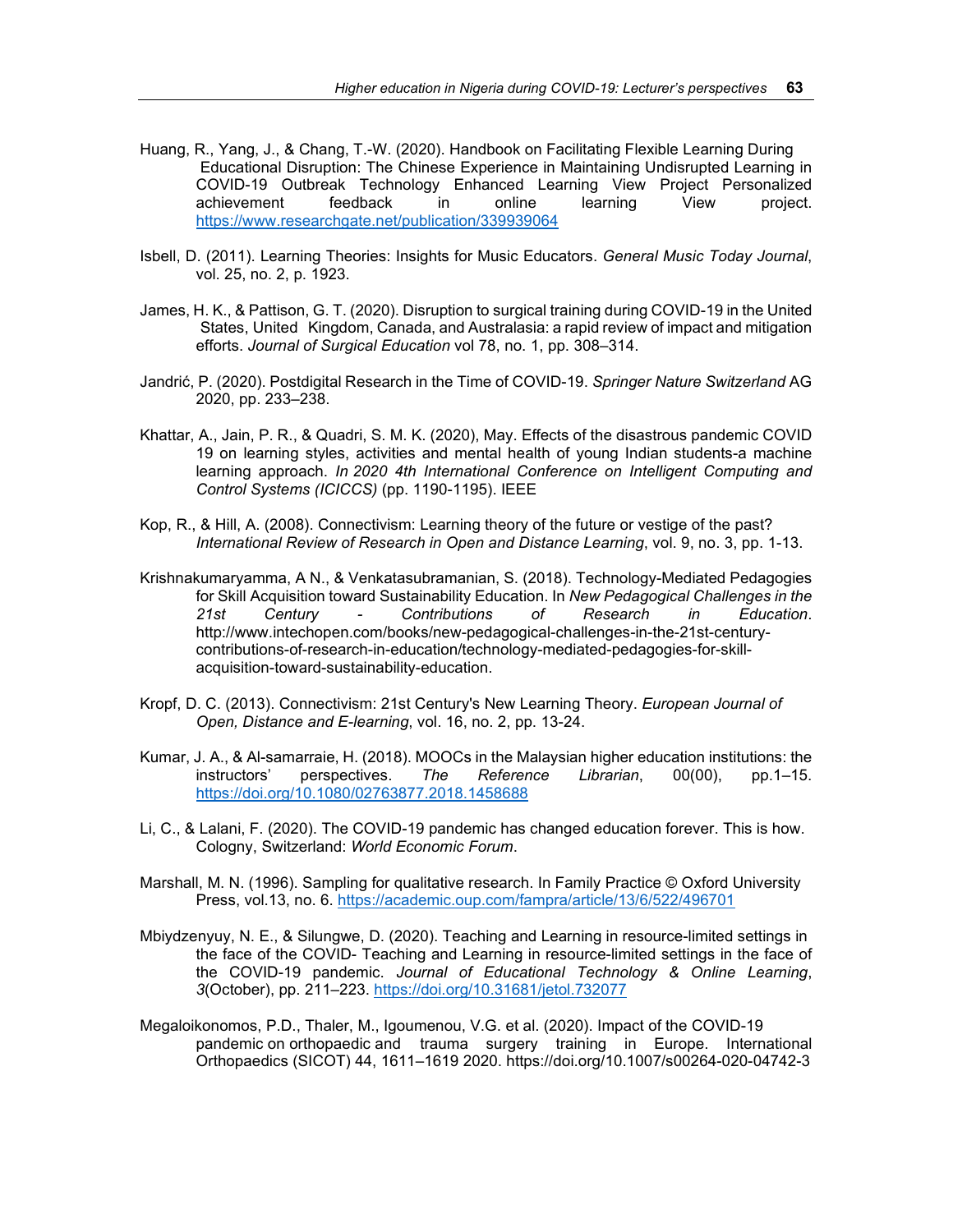- Mhlanga, D.; Moloi, T. (2020). COVID-19 and the Digital Transformation of Education: What We Are Learning in South Africa. Preprints 2020, 2020040195 (doi: 10.20944/preprints202004.0195.v1).
- Neubauer, B. E., Witkop, C. T., & Lara Varpio. (2019). A qualitative space: How phenomenology can help us learn from the experiences of others. Perspectives on Medical Education. https://doi.org/10.1007/s40037-019- 0509-2
- Noor, S., Isa, F. Md., & Mazhar, F. F. (2020). Online Teaching Practices During the COVID-19 Pandemic. Educational Process: International Journal, vol. 9, no. 3, pp.169-184, DOI: 10.22521/edupij.2020.93.4
- OECD. (2019). OECD Policy Responses to Coronavirus (COVID-19). Paris, France: *Organisation for Economic Co-operation and Development*.
- Ojo, E. O., & Onwuegbuzie, A. J. (2020). University Life in an Era of Disruption of COVID-19: A Meta-Methods and Multi-Mixed Methods Research Study of Perceptions and Attitudes of South African Students. *International Journal of Multiple Research Approaches*, vol. 12, no. 1.
- Oliver, R. (2001). Seeking best practice in online learning: Flexible Learning Toolboxes in the Australian VET sector. *Australian Journal of Educational Technology*, vol. 17, no. 2, pp. 204-222.
- Owens, J., Hardcastle, L., & Richardson, B. (2009). Learning from a Distance: The Experience of Remote Students. *Journal of Distance Education*, vol. 23, no. 3, pp. 53-74.
- Pather, N., Blyth, P., Chapman, J. A., Dayal, M. R., Flack, N. A., Fogg, Q. A., & Morley, J. W. (2020). Forced Disruption of Anatomy Education in Australia and New Zealand: An Acute Response to the Covid‐19 Pandemic*. Anatomical sciences education*, vol. 13, no. 3, pp. 284-300.
- Picciano, A. G. (2017). Theories and frameworks for online education: Seeking an integrated. *Online Learning Journal*, vol. 21, no. 3, pp. 166-190.
- Reimers, F. M., & Schleicher, A. (2020). A framework to guide an education response to the COVID-19 Pandemic of 2020. OECD.
- Rotas, E. E., & Cahapay, M. B. (2020). Difficulties in Remote Learning : Voices of Philippine University Students in the Wake of COVID-19 Crisis Difficulties in Remote Learning : Voices of Philippine University Students in the Wake of COVID-19 Crisis, (December). https://doi.org/10.5281/zenodo.4299835
- Setiawan, A. R. (2020), April 10. Scientific Literacy Worksheets for Distance Learning in the Topic of Coronavirus 2019 (COVID-19). Reading Academic Articles.
- Shrivastava, A. (2018). Using connectivism theory and technology for knowledge creation in crosscultural communication. *Research in Learning Technology*, vol. 26, no. 1, pp. 1-16.
- Siemens, G. (2005). Connectivism: A Learning Theory for the Digital Age*. International Journal of Instructional Technology and Distance Learning*, vol. 2, no. 1, pp. 3-10.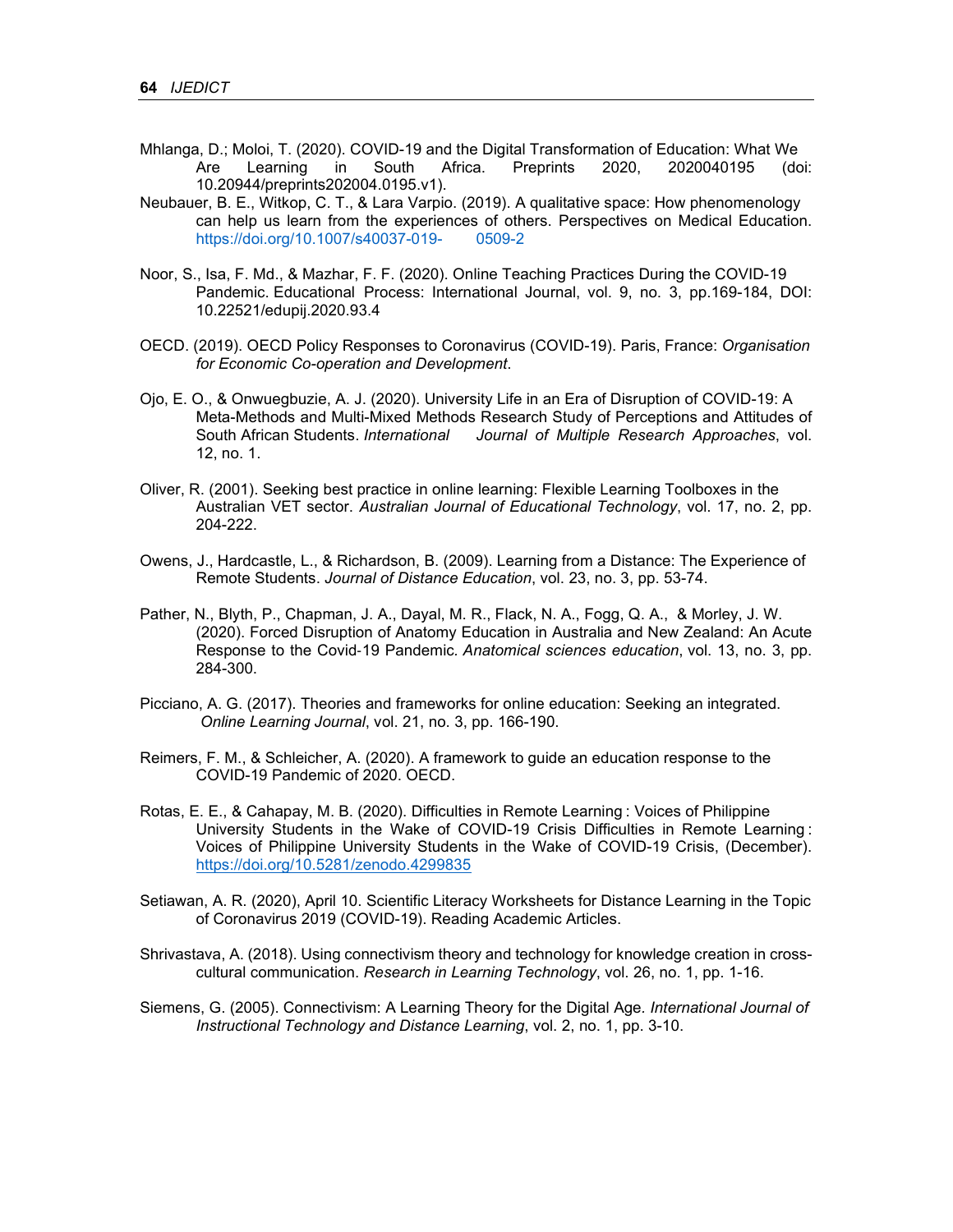- Sitti, S., Sopeerak, S., & Sompong, N. (2013). Development of Instructional Model based on Connectivism Learning Theory to Enhance Problem-solving Skill in ICT for Daily Life of Higher Education Students. *13th International Educational Technology Conference* (pp. 315-322). Turkey: Elsevier Ltd.
- Strauch, C.C, Jamal, M., & Omar, A. (2014). Critical Analysis of Learning Theories and Ideologies and Their Impact on Learning: " Review Article " The Online Journal of *Counseling and Education*. vol. 3, no. 2, pp. 62–77.
- Tashakkori, A., & Creswell, J. W. (2007). Editorial: The new era of mixed methods. Journal of Mixed Methods Research, vol. 1, no. 1, pp. 3–7. https://doi.org/10.1177/2345678906293042
- Tavakol, S., Dennick, R., & Tavakol, M. (2012). Medical students' understanding of empathy: a Phenomenological study. *Medical Education*, vol. 46, no. 3, pp. 306–316. https://doi.org/10.1111/j.1365-2923.2011.04152.x
- Taguma, M., Feron, E., & Lim, M. H. (2018). Future of Education and Skills 2030: Conceptual Learning Framework. Directorate for Education and Skills (pp. 1-15). Paris, France: *Organisation for Economic Co-operation and Development.*
- Tovar, E. and Piedra, N. (2014). Guest editorial: open educational resources in engineering education: various perspectives opening the education of engineers", *IEEE Transactions on Education*, 2014, vol. 57, no. 4, pp. 213-219.
- Trust, T., & Whalen, J. (2020). Should Teachers be Trained in Emergency Remote Teaching? Lessons Learned from the COVID-19 Pandemic*. Journal of Technology and Teacher Education*, vol. 28, no. 2, pp. 181-192.
- UNESCOa. 2020, May 16. COVID-19 Educational Disruption and Response. From https://en.unesco.org/covid19/educationresponse
- UNESCOb. 2020, May 16. COVID-19 Impact on Education. From https://en.unesco.org/covid19/educationresponse
- UNICEF DATA. (n.d.). COVID-19: Are children able to continue learning during school closures? Retrieved September 28, 2020, from https://data.unicef.org/resources/remote learning-reachability-factsheet/
- Utunen, H, George, R, Ndiaye, N, Attias, M & Piroux, C. (2020). Responding to Global Learning Needs during a Pandemic : An Analysis of the Trends in Platform Use and Incidence of COVID-19. *Educ. Sci.* vol. 10, no. 11, p. 345; https://doi.org/10.3390/educsci10110345
- Viner, R. M., Russell, S. J., Croker, H., Packer, J., Ward, J., Stansfield, C., Mytton, O., Bonell, C., & Booy, R. (2020). School closure and management practices during coronavirus outbreaks including COVID-19: a rapid systematic review. *In the Lancet Child and Adolescent Health*, vol. 4, no. 5, pp. 397–404). Elsevier B.V. https://doi.org/10.1016/S2352-4642(20)30095-X
- Vygotsky, L., & Cole, M. (2018). Lev Vygotsky: Learning and Social Constructivism. *Learning Theories for Early Years Practice*, *58*.